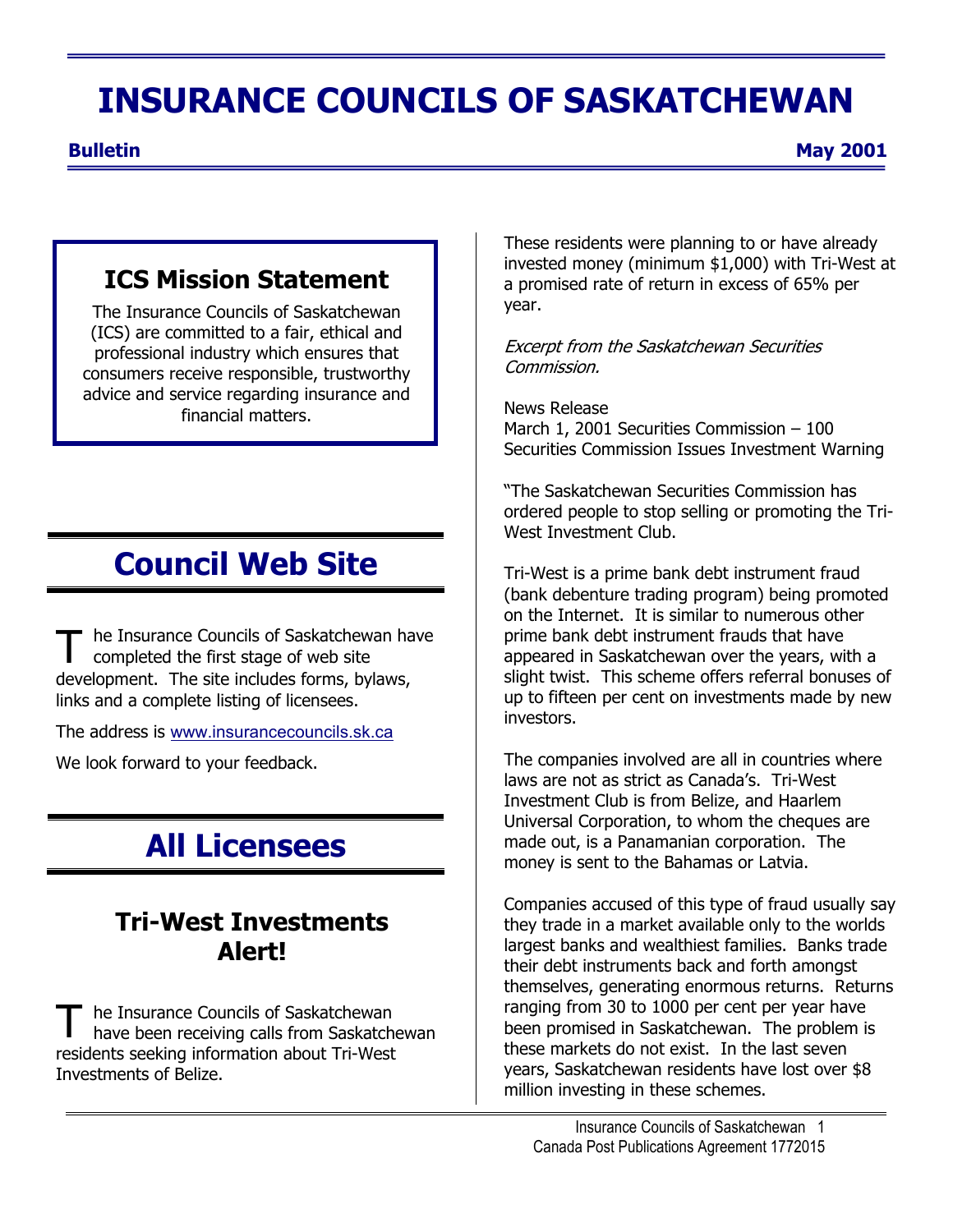Warning signs:

- A promise of extraordinary rates of return (in this case, 10 per cent per month);
- A requirement to send money out of the country (Latvia, Bahamas);
- A confidentially requirement (keep deal secret); and
- A promise to deal in an exclusive market available only to a few.

It is not uncommon for scam artists to pay some money back to investors – either in the form of referral bonuses or supposed interest payments, convincing investors the investment is legitimate. This only buys the scam artists more time and keeps investors from reporting the scheme to authorities. The principle or bulk of their investment is not due for a year. That's when investors realize they have been victimized.

This particular scheme seems to have attracted a lot of Saskatchewan investors who seem almost blinded by greed and the promise of riches. Because it is being promoted on the Internet, it is difficult for authorities to deal with. It is also being promoted by word of mouth by people who are eager to take advantage of the referral bonuses.

The Cease Trade Order makes it unlawful for anyone to sell or promote Tri-West Investments in Saskatchewan."

### **Are you dealing with Wholesalers?**

C ouncil is aware of a number of instances where resident brokers are accessing markets through wholesale brokers who are not licensed to do business in Saskatchewan.

Wholesale brokers usually act in the capacity of general agents and therefore, require licensing in Saskatchewan even though they only deal with licensed resident brokers.

This can be a problem for the Saskatchewan broker if a problem occurs and a lawsuit arises. The wholesale broker if not licensed has no requirement to be registered as a corporation with the provincial

business registrations department and as a consequence cannot be served with legal documents within Saskatchewan.

What this means is the Saskatchewan resident broker will be sued even though the problem may not be caused by them since as they are the only legal entity easily accessible for suit.

While a Saskatchewan resident broker will not be held to be in violation of the act for dealing with unlicensed wholesale brokers, Council believes it is in the interest of the consumer and the resident broker to ensure they are dealing only with licensed wholesale brokers.

### **Annual Reporting Forms**

The Insurance Councils of Saskatchewan<br>
annually distributes reporting forms to all licensees approximately six weeks prior to their reporting date.

The licensee is responsible to ensure the form is filed on or before the day and month indicated on the licence as the "annual reporting date".

Licensees who fail to file their annual report on or before the annual reporting date will be assessed, in addition to their annual fee, a late filing surcharge equal to fifty per cent of their annual fee.

Licensees who fail to file the annual report within thirty days of their annual reporting date will have their licence cancelled.

Since January 1, 2001, seventy licenses have been cancelled. These include the following:

- 4 Accident & Sickness
- 21 All Classes
- 37 Life including Accident & Sickness
- 6 Travel
- 2 **Warranty Dealerships**

Four of these cancellations were agency licenses.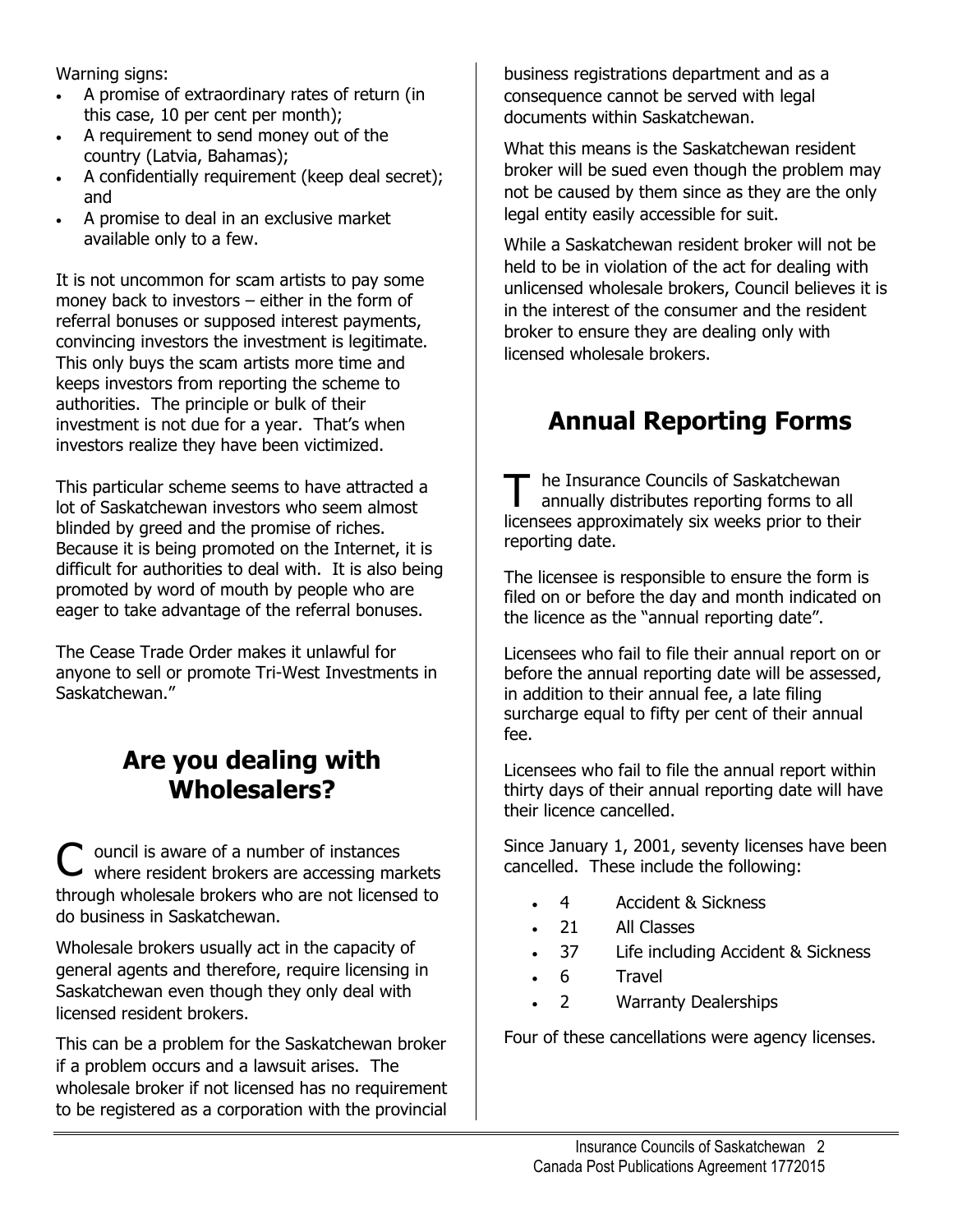In order to avoid licence cancellation and late filing fees, Council suggests licensees:

- ✓ immediately notify Council of a change in address.
- $\checkmark$  diarize your calendar approximately six weeks prior to your annual reporting date. If you have not received the form, contact the Council to obtain another copy.
- ✓ contact Council if you do not wish to renew your licence. This will allow time to close your licence and avoid late filing fees.

Did you know you can now visit Councils' web site to review the status of your licence?

The address is [www.insurancecouncils.sk.ca](http://www.insurancecouncils.sk.ca/)

### **Audited Finanical Statement**

The December 31, 2000 Audited Financial<br>
Statement is available from the Council office<br>
upon request.<br>
upon request.

### **Statistical Information Licensees who allow their licence to become**

The Insurance Councils of Saskatchewan is in the process of conducting an analysis of the licensing database. the process of conducting an analysis of the

The first stage of the analysis has been completed. The data indicates the following:



| <b>Licence Type</b>            | <b>Under 40</b> |    | Over <sub>40</sub> |    |
|--------------------------------|-----------------|----|--------------------|----|
|                                | #               | %  | #                  | %  |
| <b>Accident &amp; Sickness</b> | 66              | 42 | 91                 | 58 |
| Adjusters                      | 12              | 15 | 66                 | 85 |
| All Classes                    | 695             | 36 | 1,222              | 64 |
| Hail                           | 366             | 24 | 1,158              | 76 |
| Life                           | 715             | 32 | 1,499              | 68 |
| <b>Travel</b>                  | 242             | 58 | 178                | 42 |
| Total:                         | 2,096           | 33 | 4,214              | 67 |

# **Hail Licensees**

### **Licensing Requirements**

agents are reminded that all new Hail Agents must successfully write the Hail Bylaws Exam prior to applying for a licence.

inactive for thirty days or more will be required to write the bylaws exam prior to applying for

Annual Reporting Forms have been forwarded to licensees and must be returned to the Council office no later than June 1, 2001, to avoid suspension or late filing fees. There are approximately 817 licensees who have not yet renewed their licenses.

Errors & Omissions Insurance is still under review by Council. Licensees will be kept apprized of any developments.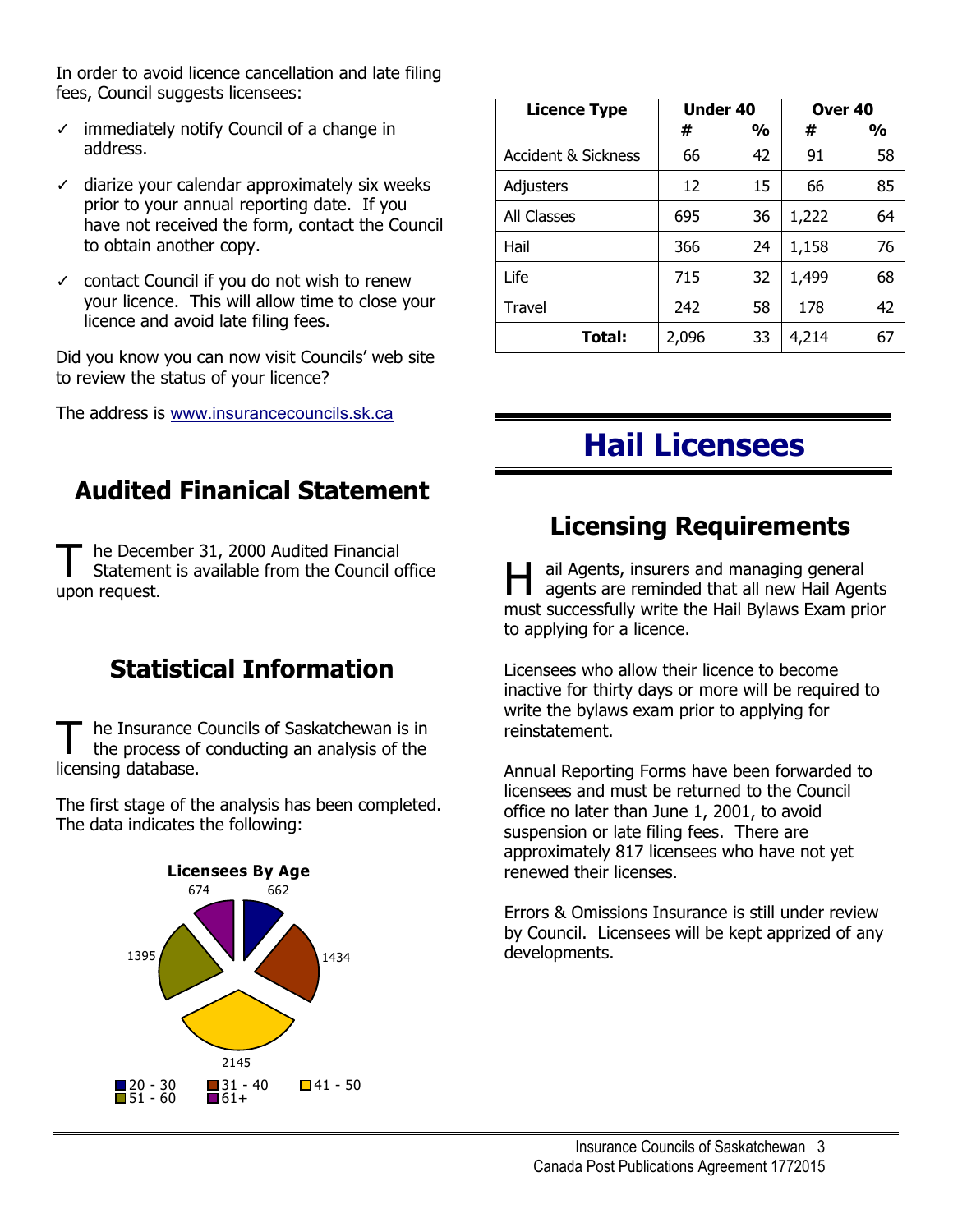# **Travel Licensees**

# **Licensing Requirements** <u>Did you know you can obtain a current copy of</u>

C ouncil has approved travel bylaws which the Council bylaws from the web site?<br>
require all Travel insurance licensees to comply with the following licensing requirements: The address is [www.insurancecouncils.sk.ca](http://www.insurancecouncils.sk.ca/)

- 1. New Travel only agents or individuals who have allowed their licenses to become inactive for at least thirty days, must successfully complete an Insurance Qualification Exam and a Bylaw Exam prior to applying for a licence.
- 2. Council wishes to confirm that all Travel<br>licensees have complied with the Frrors & licensees have complied with the Errors & Omissions Insurance (minimum of \$500,000) as
- 3. All Travel only licensees (including nonresidents) must obtain a minimum of three hours of continuing education annually.

Pre-approved Travel Insurance Continuing Education Course Providers include:

### there is no carry-over provision. **CAA Travel Agency Saskatchewan**

Regina SK S4R 5E2 Tel: (306) 791-4441 Fax: (306) 791-4447

#### **Hufsmith Insurance Ltd.**

Saskatoon SK S7K 5W1 Tel: (306) 242-8822 Fax: (306) 933-1244

### **RBC Travel Insurance Company**

420 – 10655 Southport Road S.W. Calgary AB T2W 4Y1 Tel: (403) 271-0504 Fax: (403) 271-8168

#### **TIC Travel Insurance Co-ordinators**

North Vancouver BC V7N 4M2 Tel: (800) 663-4494 Fax: (604) 986-5797

# **Life Licensees**

# **Continuing Education**

of May 1, 2001.<br>
L ife licensees are reminded the first reporting<br>
NI Travel only licensees (including non-January 1, 2001. Licensees must have attained a total of thirty continuing education hours by their 2001 annual reporting date.

> The credit hours must be earned within the two year reporting period. Licensees are reminded

200 Albert Street On your 2001 Annual Reporting Form you will be asked to disclose the courses you have attended to obtain thirty hours of continuing education credits. Do not attach the actual attendance certificates, simply list the information as requested.

123 Pinehouse Drive **Failure to comply with the continuing education** requirement will result in a suspension of your licence.

> As of April 12, 2001, twenty-three licenses were suspended for failing to comply with the requirement.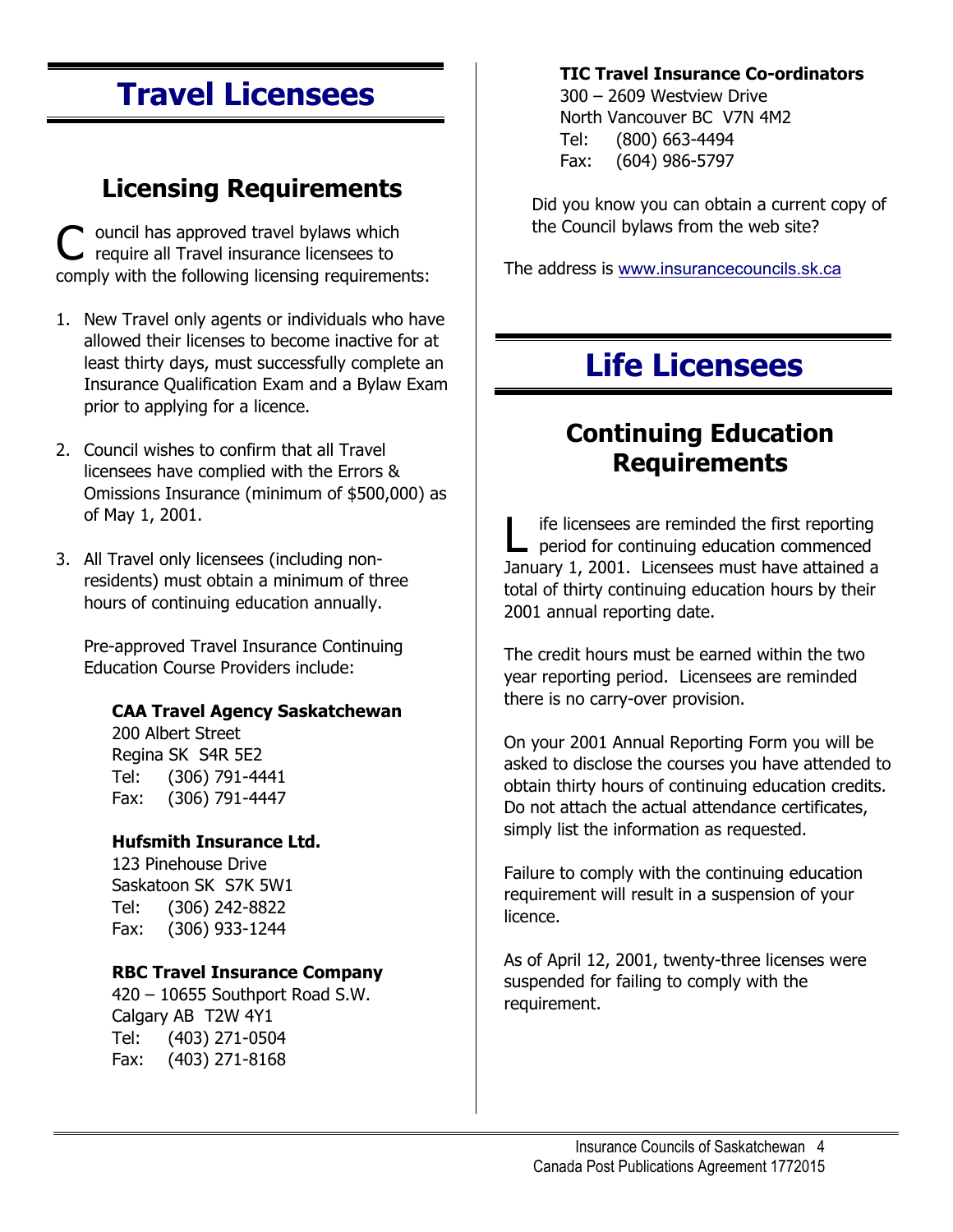Licensees should be aware that Council conducts regular audits. These audits do require the licensee to provide original copies of the certificate of attendance forms as verification of course attendance.

### **Segregated Fund Requirement**

A II Life licensees prior to selling Segregated<br>Funds are required to provide Council with evidence of completing one of the following courses:

- Canadian Association of Insurance and Financial Advisors Segregated Funds Course (new only)
- Canadian Bankers Investments Funds Course
- Canadian Investments Funds Course offered by the Investment Funds Institute of Canada
- Canadian Securities Course offered by the Canadian Securities Institute
- The Great-West Life Assurance Company's
- London Life Insurance Company's Segregated entity reducation every two years.
- Primerica Life Insurance Company of Canada's acts coverage of \$1,000,000. Segregated Funds Course (Restricted to selling Primerica Seg Funds only) **Example 2 Figure 1 •** Demonstrate proficiency by attaining a

Did you know that you can obtain a complete list of licensees authorized to sell Segregated Funds by visiting the Council web site?

The address is [www.insurancecouncils.sk.ca](http://www.insurancecouncils.sk.ca/)

### **Approved Course Providers**

A list of pre-approved course providers is available upon request from Council's office or by visiting the Council web site.

### **Mutual Fund Dealers Association (MFDA) Financial Planning Rule**

he Life Insurance Council, in addition to a joint submission with other Western Councils, believes separate comment on this matter is required due to the unique situation that exists within Saskatchewan. Saskatchewan, to our knowledge, is the only Insurance SRO that presently requires licensees who hold themselves out as financial planners to meet certain education standards. It has been doing so since 1994.

Council requires all Life Licensees to:

- Demonstrate a basic level of knowledge and competency prior to obtaining a licence by passing two nationally standardized examinations plus a Council bylaws examination.
- Demonstrate a higher standard of knowledge and understanding of life insurance and financial planning principles within three years of first becoming licensed.
- Segregated Funds Course **Funds** Course **Funds Funds Funds Funds Funds Funds Funds Funds Funds Funds Funds Funds Funds Funds Funds Funds Funds Funds Funds Funds Funds Funds Funds**
- Funds Course **Funds** Course **Funds** Course **Funds** Course **Funds** Course **Funds** Course with a minimum amount of \$1,000,000 plus fraudulent
	- recognized financial planning designation where the licensee holds themselves out as a financial planner.
	- subject to disciplinary action by the Life Insurance Council if an infraction occurs.

As a recent case in point, the Life Insurance Council through its disciplinary process imposed a thirty year ban respecting the sale of all life insurance products on a licensee. It also demanded restitution of \$50,000 to the policyholder as part of the disciplinary settlement.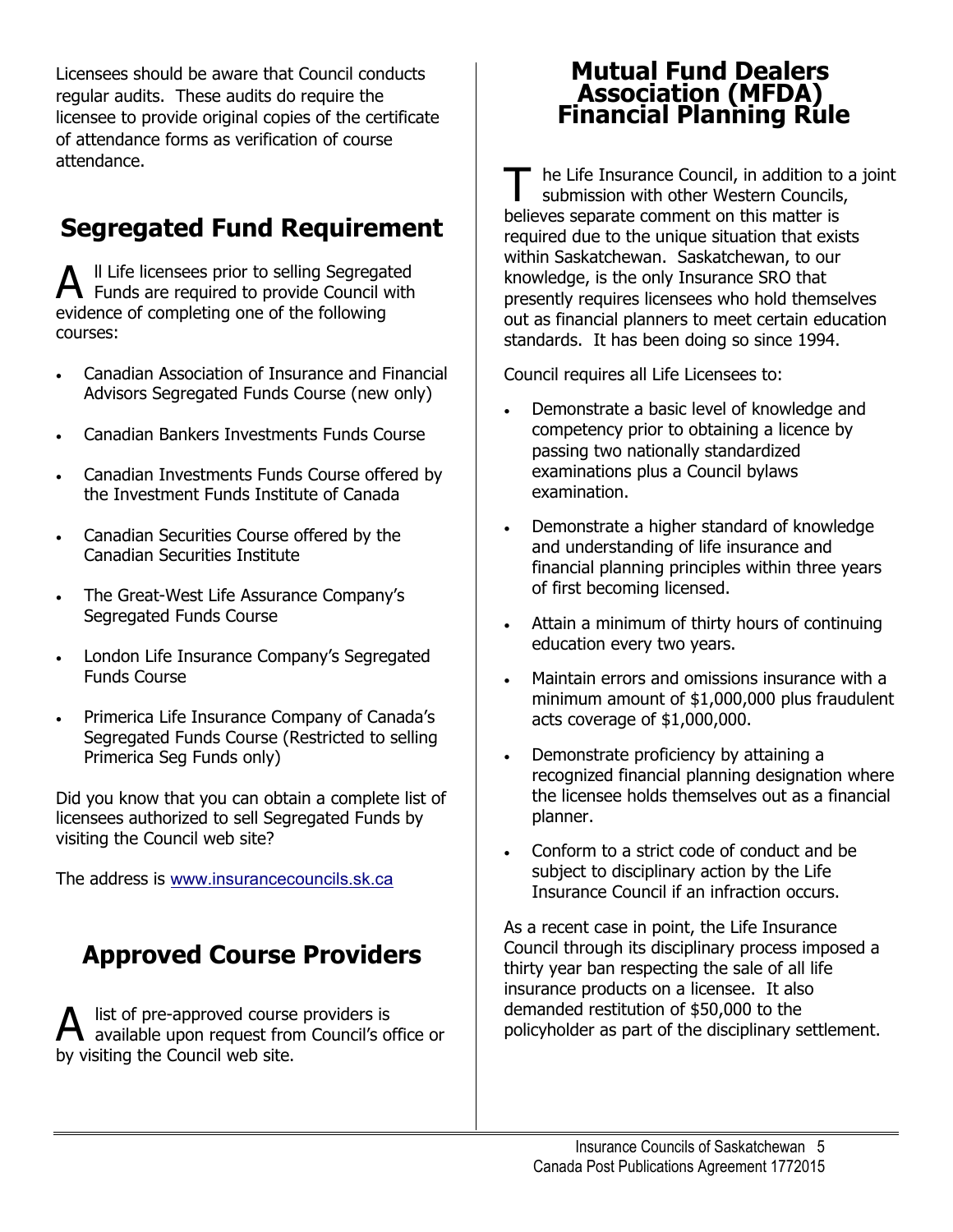**Example** Council believes it is unacceptable and inappropriate that a mutual fund dealer should supervise the financial planning activities of a life licensee particularly where the products and services relate to life insurance which is already subject to regulation by Council.

Council believes that its concerns could be alleviated if two changes were made to the MFDA Rule. The first is the permitting of licensed life agencies (incorporated entities) and/or carrying arrangement of Rule 1.1.6. The second is that section 1.1.5 as it relates to agents specify that the MFDA Rule will only apply to activities that are otherwise unregulated.

Council welcomes the proposed MFDA regulation of financial planning and is encouraged that the MFDA will bring a greater level of supervision to the mutual fund industry. Council trusts that the MFDA recognizes that life licensees have acted as independent agents incorporated or otherwise for a number of years without evidence to suggest that the supervision requirements laid out in the MFDA Rules would improve consumer protection with respect to dual licensed/registered individuals and/or corporations.

### **Continuing Education Requirements**

he General Insurance Council discontinued tracking continuing education hours for licensees July 31, 1999. Licensees are reminded that they are responsible to track this information and retain certificate of attendance forms for use in the event of an audit.

Licensees are allowed to carry-over up to a maximum of eight credit hours from the previous reporting period. The balance of hours must be attained in the current reporting period.

Reporting period is Aug 1, 2001

- Number of hours required 15
- Available carry-over from Aug 1, 1999 to Aug 1, 2000 8
- Hours required between Aug 1, 2000 and Aug 1, 2001 7

Please contact the Council office if you require clarification on this issue.

### **Continuing Education Audits**

T he General Insurance Council of<br>
Saskatchewan recently completed the first test audit and wishes to advise that compliance was one hundred per cent.

Council will conduct further audits this year. If notified of an audit a licensee is required to provide original copies of the certificate of attendance form to the Council office as verification of course attendance.

### **All Classes Licensees** Guideline for Accredited **Course Providers**

### **Definition of Continuing Education**

Acceptable continuing education is a structured learning program which meets the following criteria:

- 1. The curriculum must be directly related to:
	- knowledge relevant to giving advice about any general insurance products and services, or
	- the operation of a general insurance business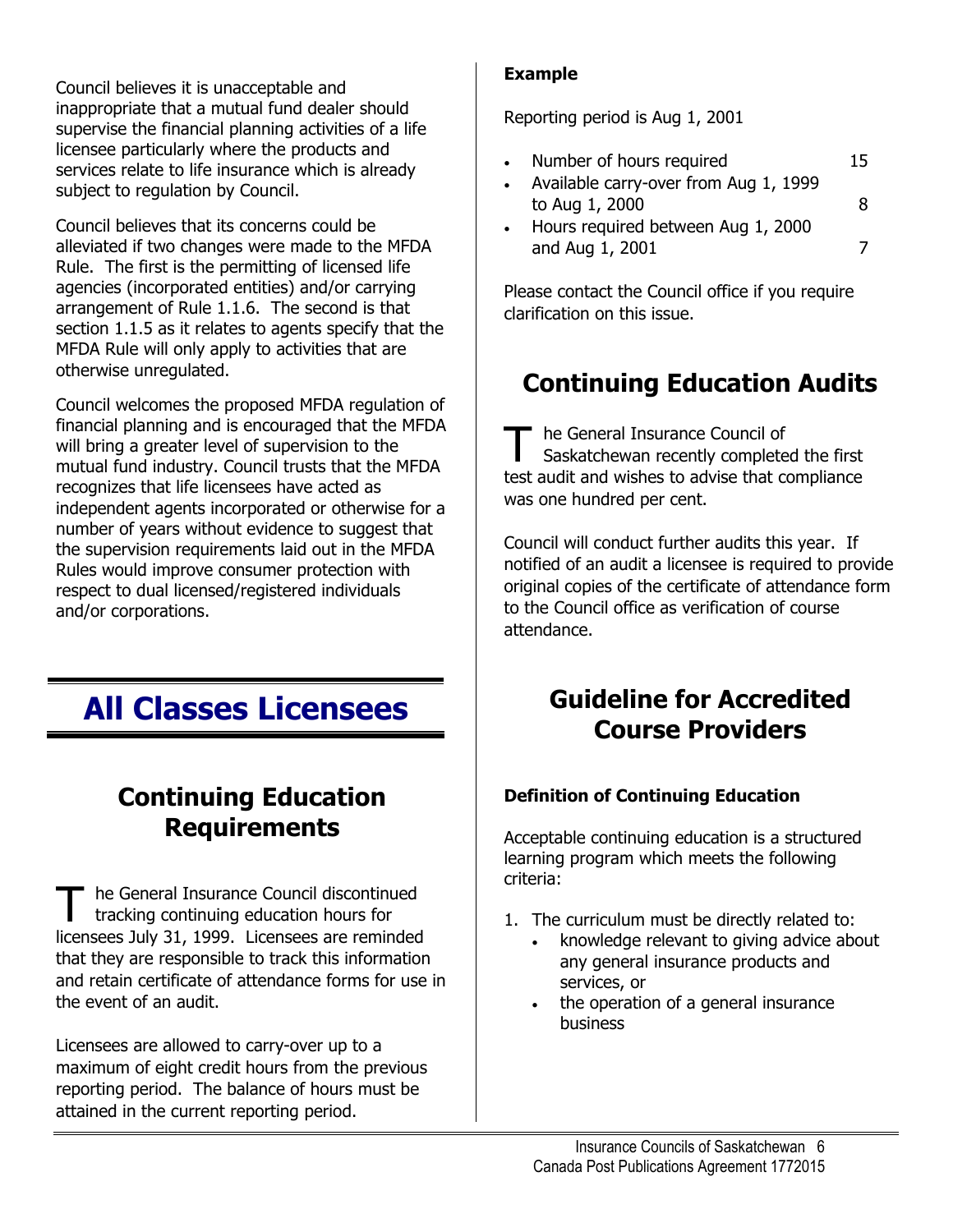This includes programs that are structured for the specific purpose of education but excludes activities such as programs based on motivation or product specific sales promotion.

2. The number of hours of acceptable continuing education must be attested to in writing by a program provider and is measured by the actual time spent in attendance at a program. Where a program is not provided in a face-toface setting, the program provider will designate the time required for completion of a program.

### to 100% of the course/class time. **Assigning Credit Hours (subject to the percentages allowed for each category)** Examples:

In order for an accredited course provider to **Claims management**<br>Policy contract wording properly assign credit hours to a particular course, the following steps must be followed:

- 1. Credit hours may only be provided to licensees <br>
a Underwriting of risks who attend the entire session/module.
- 2. Assign one credit hour for each hour of actual course time. These must be allocated based on eligible continuing education course content as per the above definition of continuing education.
- 3. If an eight hour course ends a half hour early, it  $\begin{array}{c} \text{gence,} \\ \text{granted equal to 75% of the course/class time.} \end{array}$ is allowable to grant eight credit hours. If a course ends more than a half hour earlier than it was scheduled to end the credit hours given must be reduced to the actual hours the course lasted.
- 4. A maximum of twenty-four credit hours may be Manager awarded in respect of any one course or **Finance in the manufall of the set of any** one course or **Finance** Human resources
- 5. Course leaders, instructors or moderators are eligible to receive two credit hours for each hour the course has been approved. Maximum of fifteen hours.
- 6. Assistant course leaders, instructors and moderators are eligible to receive one and a half credit hours for each hour the course has been approved. Maximum of fifteen hours.<br>
7. Course providers are asked to assign credit  $\begin{array}{ccc} \bullet & \bullet \\ \bullet & \bullet \end{array}$
- hours according to the following three categories. Credit hours may be entirely earned in any category or may be a mix of the three categories. The credit hours must be assigned in accordance with the percentage allowed for each category.

The list of qualifying items under each category is not an exhaustive list, however, it is provided as a guide to assigning continuing education (c.e.) hours.

### **Technical (100% credits)**

Information must be directly related to giving advice regarding All Classes of insurance other than Life insurance.

Continuing education credits may be granted equal

- 
- Policy contract wording
- Risk identification
- Risk management
- 
- 

#### **Management (75% credits)**

Information must be related to the administrative/ management functions of an All Classes insurance agency. Continuing education credits may be

Examples:

- Accounting
- Computerization software designed specifically for a All Classes agency – i.e Agency
- 

### **Personal Skills (50% credits)**

Information must be related to the development of personal skills important to servicing insurance customers. Continuing education credits may be granted equal to 50% of the course/class time.

- Communication and writing skills
- Customer service
- Non-product specific sales, market and promotion skills
- General computer courses i.e. Microsoft Word, Access, etc.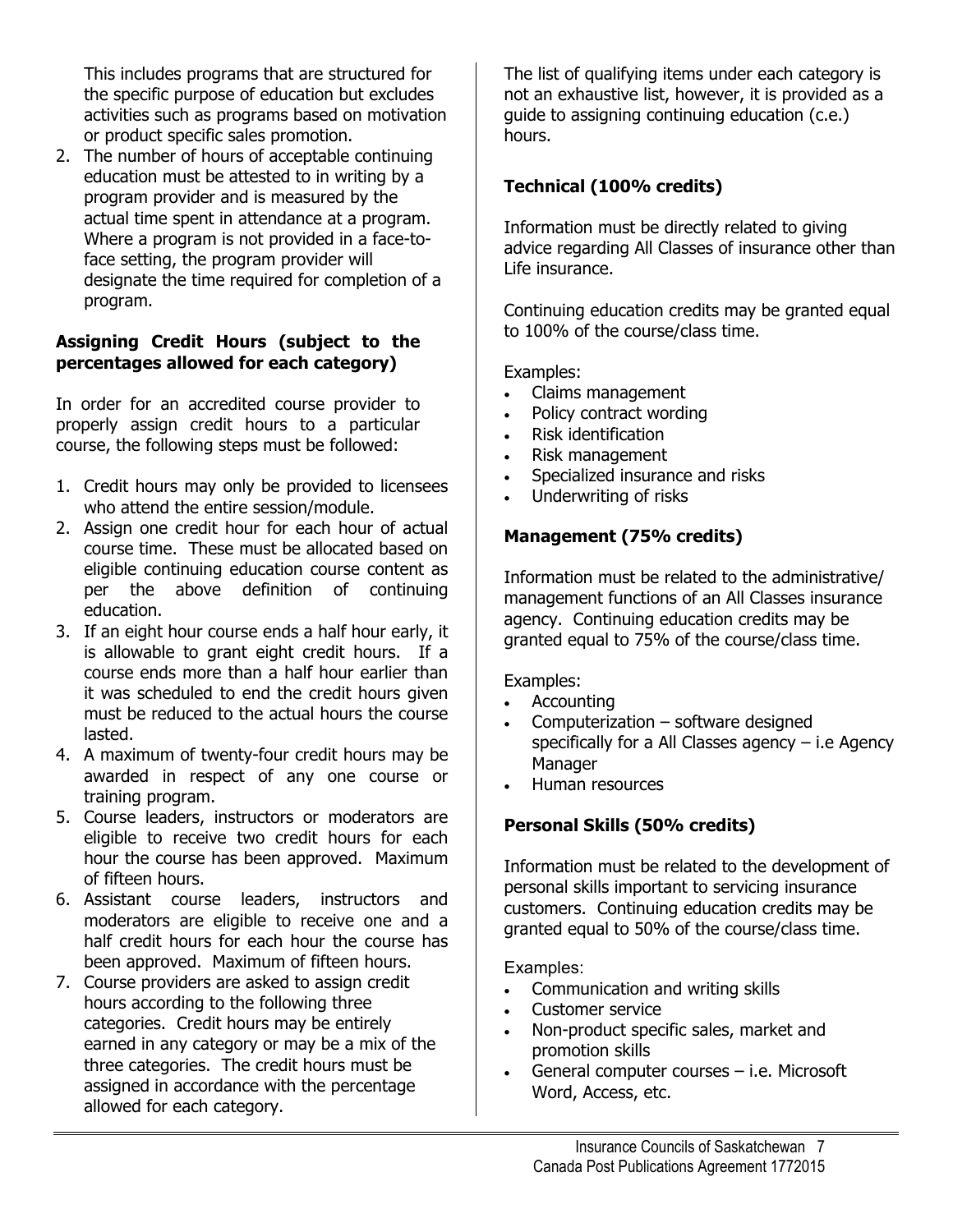#### **Sample**

| 1. Day 1 | Policy wording (TECHNICAL)<br>8 hours @ 100% =                                                    | 8 c.e. |
|----------|---------------------------------------------------------------------------------------------------|--------|
| Day 2    | Policy wording (TECHNICAL)<br>4 hours $@ 100\% =$<br>Accounting (MANAGEMENT)<br>4 hours $@75\% =$ | 4 c.e. |
|          |                                                                                                   | 3 c.e. |
| Day 3    | Effective writing (PERSONAL SKILLS)<br>8 hours $@50\% =$                                          | c.e.   |
|          |                                                                                                   |        |

### **Approved Course Providers**

A list of pre-approved course providers is<br>A available upon request. Please contact the Council office to obtain this list or visit the Council web site at [www.insurancecouncils.sk.ca](http://www.insurancecouncils.sk.ca/)

C ouncil has requested that All Classes agencies and Direct Writers (excluding Travel) be advised that a review of the limit of E & O insurance coverage is being conducted.

The Council is considering an increase to the E & O limit in two phases. The initial increase to \$500,000 (\$1M aggregate) would occur by December 31, 2002. A further increase from \$500,000 to \$1M is under consideration for 2004.

The E & O limits as presently recorded with Council are as follows:

| 59 licensees  | \$100,000 - \$499,999 limit |
|---------------|-----------------------------|
| 410 licensees | $$500,000 + limit$          |

Please address your written comments to the Council office.

### **Ian Stuart, Ian Stuart-Smith, Ian Smith and Heritage International**

4 hours @ 100% = 4 c.e.  $\begin{array}{c} 4 \text{ hours } @ 100\% = 4 \text{ c.e.} \\ \text{According (MANAGEMENT)} \\ 4 \text{ hours } @ 75\% = 3 \text{ c.e.} \end{array}$  L it known to all relevant parties that none of the above entities have the authority to represent Liberty International Canada, Liberty Mutual Insurance Company or any other member of the Liberty Mutual Group.

> Total = 19 c.e. Should any licensee have knowledge of any representations made by Ian Stuart, Ian Stuart-Smith, Ian Smith and Heritage International on behalf of the Liberty Mutual Group, please send details of such representation in writing addressed to:

> > Harvey Swedlove Liberty Canada, Liberty Centre 3500 Steeles Avenue East Markham ON L3R 0X4

# **Errors & Omissions Insurance | Puget's Sound Agricultural Society**

C ouncil has received the following information from Bernard Rodrigues of the Alberta Treasury.

The RCMP in Alberta have laid two charges against an individual who has produced a Puget's Sound financial responsibility card as proof of insurance. One conviction has been obtained to date. It is possible that individuals in other provinces and territories are members of Puget's Sound and are using the financial responsibility card as proof of valid automobile insurance.

An article from Property/Casualty BestWeek dated August 28, 2000, is reproduced below.

**Conn. Stops Auto Insurer's Internet Sales** Connecticut regulators have ordered a California company to stop selling automobile insurance to Connecticut residents through its Web site.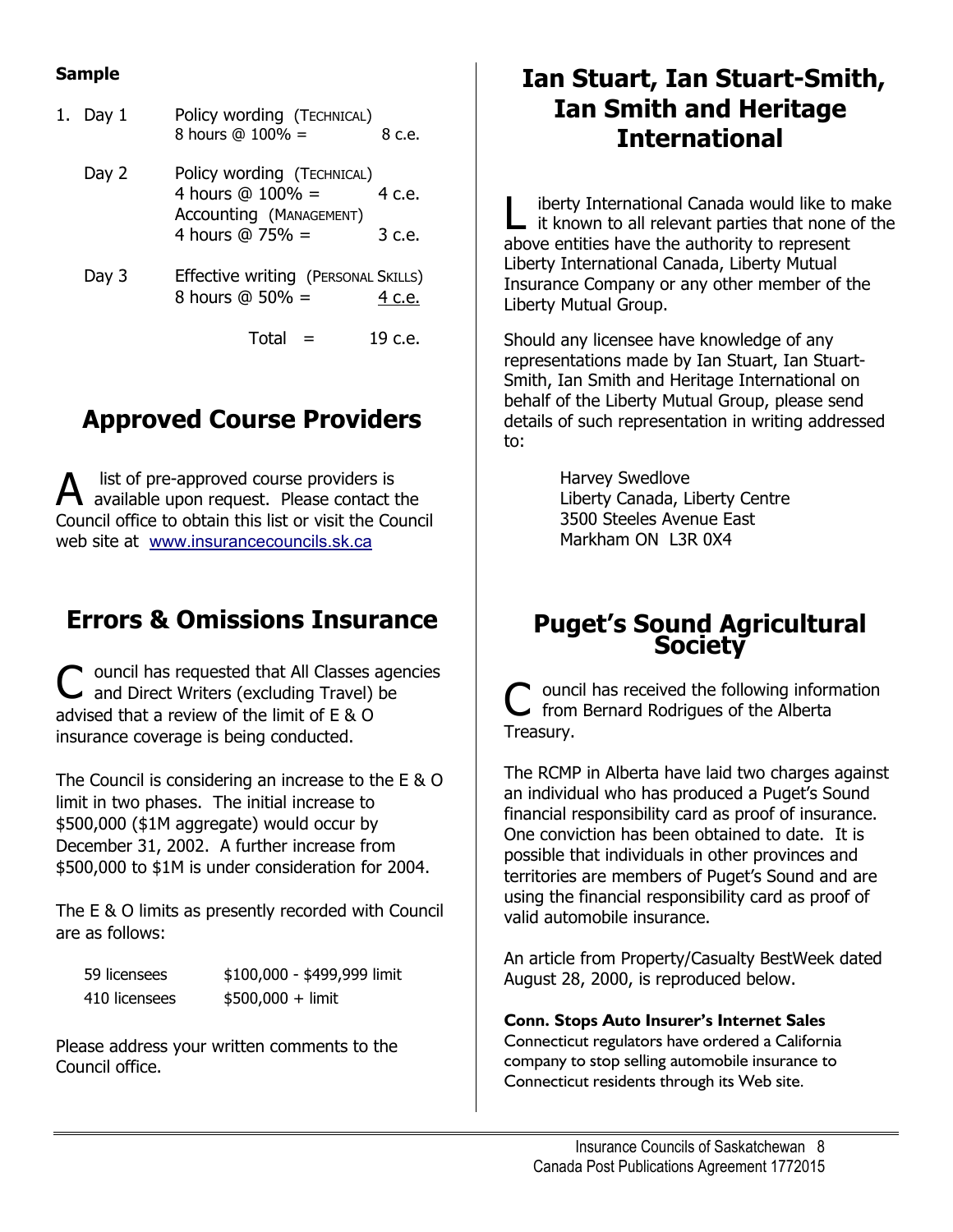Puget's Sound Agricultural Society Ltd., which bills itself on its Web site as "a Christian membership society," was ordered by the state Department of Insurance to stop selling auto insurance in Connecticut after the department received a complaint from the state Department of Motor Vehicles.

Insurance department spokesman Walter Bell said the motor vehicle agency was alerted when a Connecticut motorist tried to renew the registration on his car. Since Puget's Sound isn't a licensed insurer in the state, his registration was denied.

"This is not an entity that is an insurance company or is licensed to do business in the state of Connecticut," Bell said.

James Kalfsbeek, a spokesman for Puget's Sound, responded with a faxed statement denying that Puget's Sound sells insurance or collects premiums.

"Members of Puget's Sound Agricultural Society are Christian men and women responsible for their own actions (automobile liability) accidentally damaging others in accordance with the scriptures (we are responsible for our own actions) and do collectively have automobile financial responsibility," the statement said.

The insurance department has requested information from Puget's Sound on how many state residents may have paid it for coverage, Bell said. The Aug. 9 request has received no response, Bell said.

Puget's Sound's Web site claims the organization isn't an insurer or a business, makes no profit, is not an agent and doesn't sell anything. Based in Winters, California, Puget's Sound offers something called "Vehicle Financial Responsibility Program," which it claims is "a low-cost alternative to other plans, such as commercially available insurance," according to the Web site.

**Disciplinary Action April 2, 2000 – April 30, 2001** **A licensee using any information in this Bulletin to discredit another licensee or any other person will be in violation of the bylaws and called to account for their actions.** 

#### **Letters of Warning**

**Andres Marcelo Davalos**, representing The Standard Life Assurance Company, received a letter of warning for providing inaccurate Disclosure Statements.

He was found to have failed to accurately and fully complete Part H of the disclosure statements, as it related to the current and future values, for both the existing and proposed insurance.

**Thomas Joseph Keon**, representing RBC Life Insurance Company, received a letter of warning for failing to provide to an existing insurer, within three days of taking an application for insurance that was intended to replace an existing insurance policy a duly completed disclosure statement.

**Barbara Ann Miller**, representing Primerica Life Insurance Company of Canada, received a letter of warning for providing an inaccurate disclosure statement.

Mrs. Miller ignored the dividend values of the existing insurance and failed to use policy information that was provided by the existing insurer.

**Judith Mae Tourscher**, representing The Standard Life Assurance Company, received a letter of warning for countersigning inaccurate and incomplete disclosure statements.

Ms. Tourscher was found to have countersigned disclosure statements that were not fully or accurately completed. When a Level II agent accepts countersigning responsibility, the Level II agent must ensure that the disclosure statement being countersigned is duly completed in all respects.

### **Disciplinary Hearings**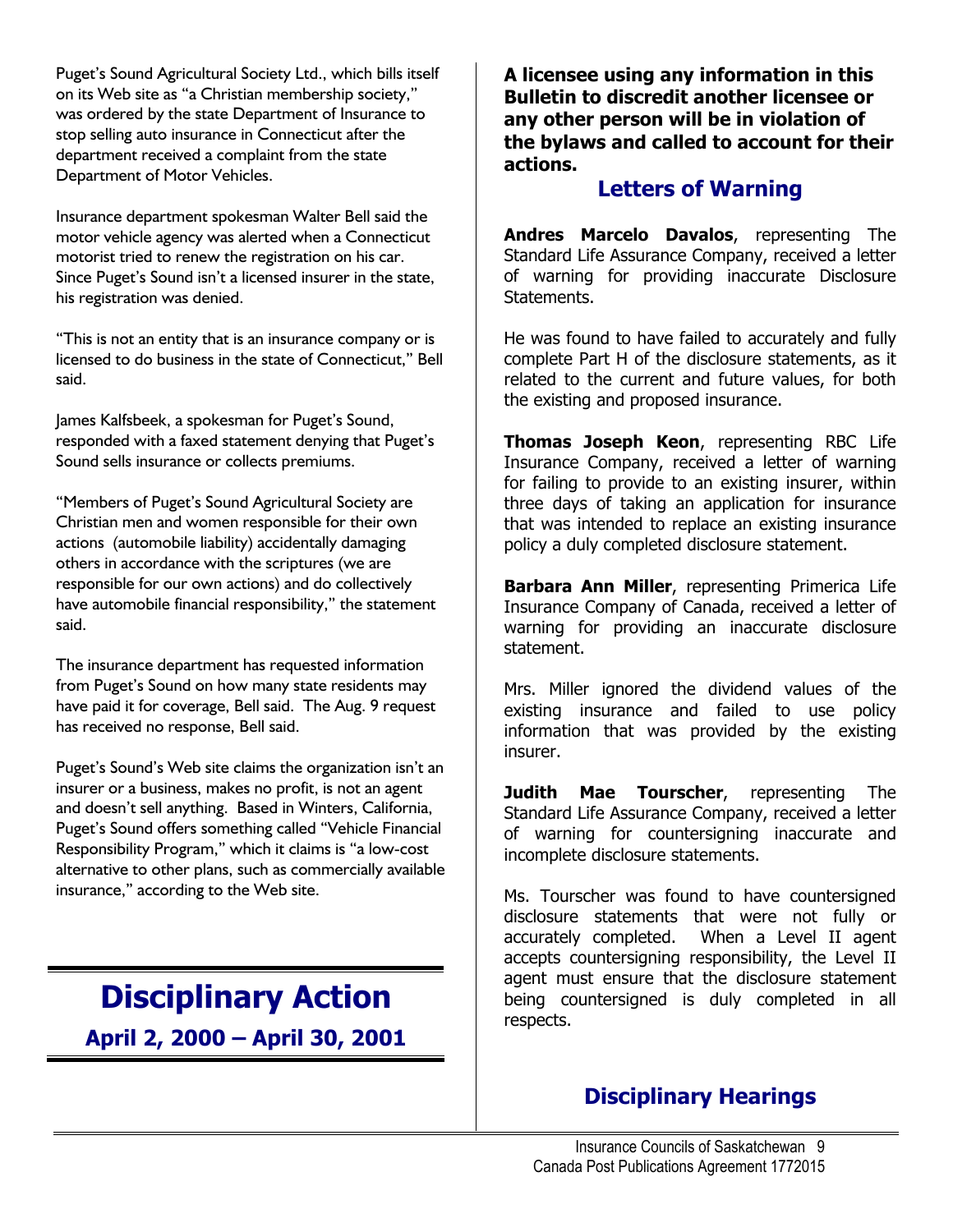**Donald Dennis Danyluk** representing The Wawanesa Life Insurance Company had his Life and Accident & Sickness licence, which was currently under suspension due to sponsorship withdrawal, cancelled for his lifetime.

Mr. Danyluk was found to have failed to act in utmost good faith in his dealings with a policyholder by making false and/or misleading representations to an insurer that falsely represented the client's intention to cash surrender a policy of insurance.

Mr. Danyluk arranged for the cash surrender cheque to be directed to him and then cashed the cheque. His actions left a policyholder uninsured until the transaction was discovered by the policyholder. The insurance company was able to determine that false documentation had been provided to the insurance company.

**Stanley Eric Dixon, representing The Maritime** Life Assurance Company, had his Life and Accident & Sickness licence suspended for a period of six weeks from September 18, 2000, through to and including October 27, 2000. Upon relicensing Mr. Dixon must successfully complete an education course leading to the Certified Financial Planning Designation (CFP).

Mr. Dixon was found to have failed to act with utmost good faith and by doing so breached his fiduciary duty to his client to provide balanced and prudent recommendations respecting the purchase of insurance products. He was also found to not have acted in the interests of the insured by recommending insurance products that were inappropriate to the client's needs and financing capabilities.

**Jean Maximelien Lambert**, representing The Canada Life Assurance Company, had his Life and Accident & Sickness licence suspended for seven days from June 12, 2000, through to and including June 18, 2000.

Mr. Lambert admitted to failing to ascertain whether replacement of a contract of life insurance was being planned and as a consequence failed, prior to the taking of an application for insurance where replacement was involved to present and

review with the applicant a duly completed disclosure statement.

**John Greg Pearson**, representing The Manufacturers Life Insurance Company, had his Life and Accident & Sickness licence suspended for a period of four weeks from November 27, 2000, through to and including December 27, 2000.

Mr. Pearson was found to have failed to do a disclosure statement where replacement was intended and for not acting in good faith when he provided false and/or misleading statements to an insurer respecting the insured's intention to replace existing insurance.

**Jeremy Paul Saxby, representing The Standard** Life Assurance Company, had his Life and Accident & Sickness Licence suspended for seven days from May 14, 2001 through to and including May 20, 2001.

Mr. Saxby received the suspension as a consequence of his failing to, within ten days of taking an application of insurance as a Restricted Level I Licensee, have a Supervision Certificate duly completed and signed by a Level II Licensee.

**Maurice Wilfred Roberge**, representing The Maritime Life Assurance Company, had his Life and Accident & Sickness Licence that was currently under suspension due to cancellation of Errors & Omissions Insurance, cancelled until June 30, 2007.

Mr. Roberge was found to have failed to carry on business in good faith, in conformity with the provisions of the Life Insurance Council Bylaws and the law of each jurisdiction in which he held a licence, when he breached the registration requirement of Section 27 of The Securities Act, 1988 and the prospectus requirement of Section 58 of The Act, and traded in unregistered securities.

Mr. Roberge was, as well, found to have demonstrated an incompetence and/or untrustworthiness to act as an insurance agent through his involvement in promoting an investment in an offshore bank debenture trading program, which had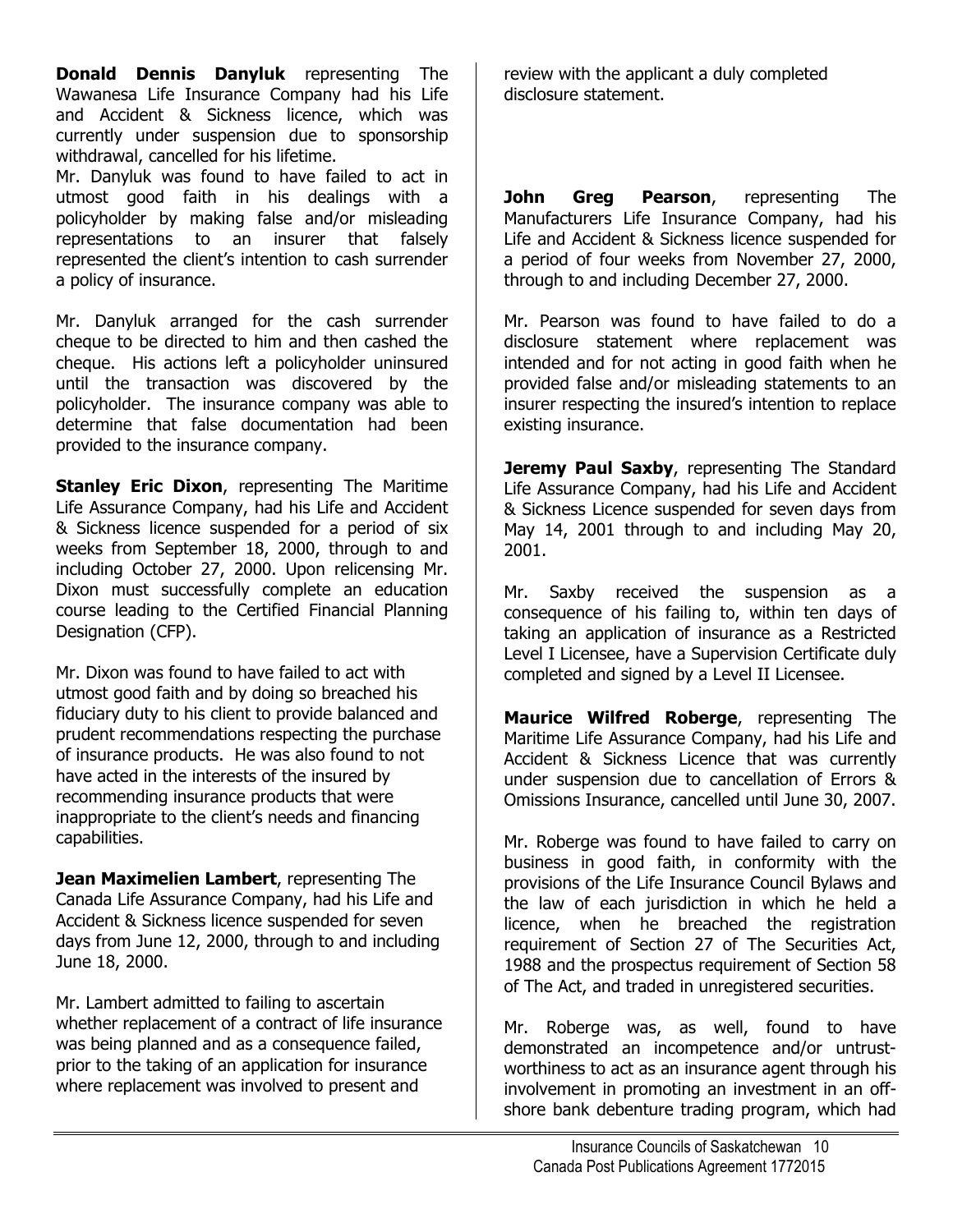all of the characteristics of a prime bank debt instrument scheme.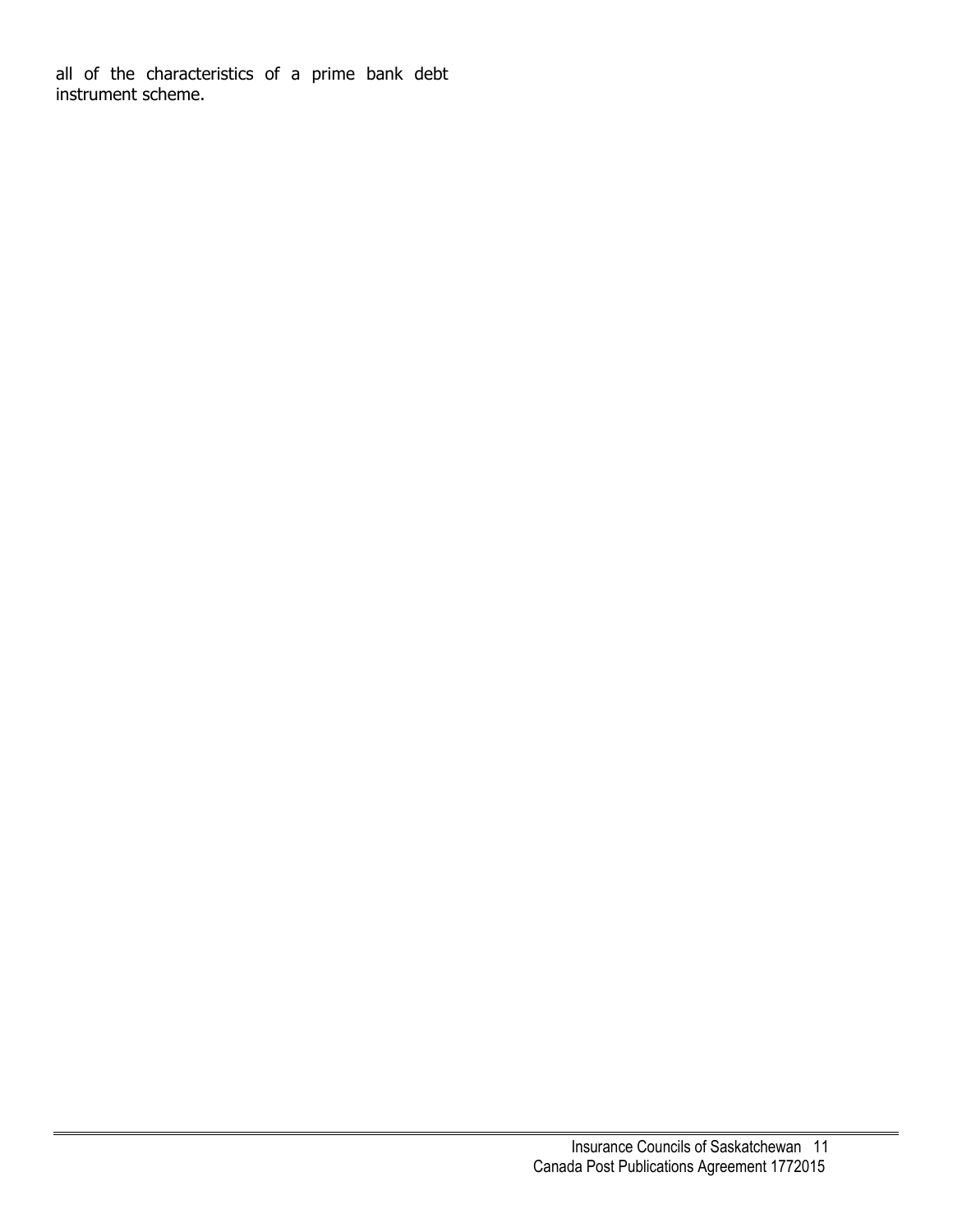**Wilfredo Crisostomo Santiago**, representing Westbury Canadian Life Insurance Company, had his Life and Accident & Sickness licence suspended for six months from October 17, 2000, through to and including April 17, 2001.

Mr. Santiago was found to have failed to act in utmost good faith by witnessing signatures that were not those of the policyholder. In addition, he allowed the insurance company to believe that the signatures on several documents were those of the policyholder.

Mr. Santiago as well failed to appear at a hearing duly convened by the Life Insurance Council and as a consequence of his failure to appear received a three month concurrent suspension.

**Michelle Dawn Verhelst**, representing The Equitable Life Insurance Company of Canada, had her Life and Accident & Sickness Licence cancelled, pursuant to Section 13 of the Life Insurance Council Bylaws, when she was convicted under Section 334 (b) of the Criminal Code, for stealing money of a value not exceeding \$5,000.

### **General Insurance Council**

#### **IBAS Appointments**

| <b>Chairman</b><br>J. Drew Byers, AIIC             | Tel: (306) 653-2233 |
|----------------------------------------------------|---------------------|
| <b>Vice Chairman</b><br>Dwight Dunn, CAIB, CCIB    | Tel: (306) 698-2513 |
| Randy Buschmann, CAIB, CCIB Tel: (306) 682-2656    |                     |
| J. Bruce Pendleton, AIIC, CAIB Tel: (306) 244-7955 |                     |

#### **Superintendent Appointments**

| Dave Prociuk, AIIC | Tel: (306) 651-4424 |
|--------------------|---------------------|
| Hugh Smith         | Tel: (306) 789-7720 |
| Doug Wright        | Tel: (306) 934-7312 |

## **Hail Insurance Council**

#### **Superintendent Appointments**

| <b>Chairman</b><br>Leon Cornet | Tel: (306) 648-3456 |
|--------------------------------|---------------------|
| Arden Body                     | Tel: (306) 372-4383 |
| Dwayne Mitchell                | Tel: (306) 446-1326 |
| Walter Weir                    | Tel: (306) 586-9750 |

#### **CCHA Appointments**

| <b>Vice Chairman</b> |                     |
|----------------------|---------------------|
| <b>Rob Goeres</b>    | Tel: (306) 584-8844 |
| Murray Bantle        | Tel: (306) 242-1415 |
| Dennis Reidy         | Tel: (306) 694-5959 |

## **Life Insurance Council**

#### **CAIFA Appointments**

| <b>Chairman</b><br>Fred H. Smith, CFP, RFP | Tel: (306) 651-4270 |
|--------------------------------------------|---------------------|
| Gil Ennis, CFP, CLU, CH.F.C.               | Tel: (306) 789-3744 |
| Bob Sutton, CFP, CLU, CH.F.C., RFP         | Tel: (306) 934-5540 |

#### **CLHIA Appointments**

| <b>Vice Chairman</b><br>Ron Fullan                     | Tel: (306) 751-6333 |
|--------------------------------------------------------|---------------------|
| Richard Tomalty, CFP, CLU, CH.F.C. Tel: (306) 934-7060 |                     |
| Brian Kilback, CFP, CLU, CH.F.C. Tel: (306) 757-8631   |                     |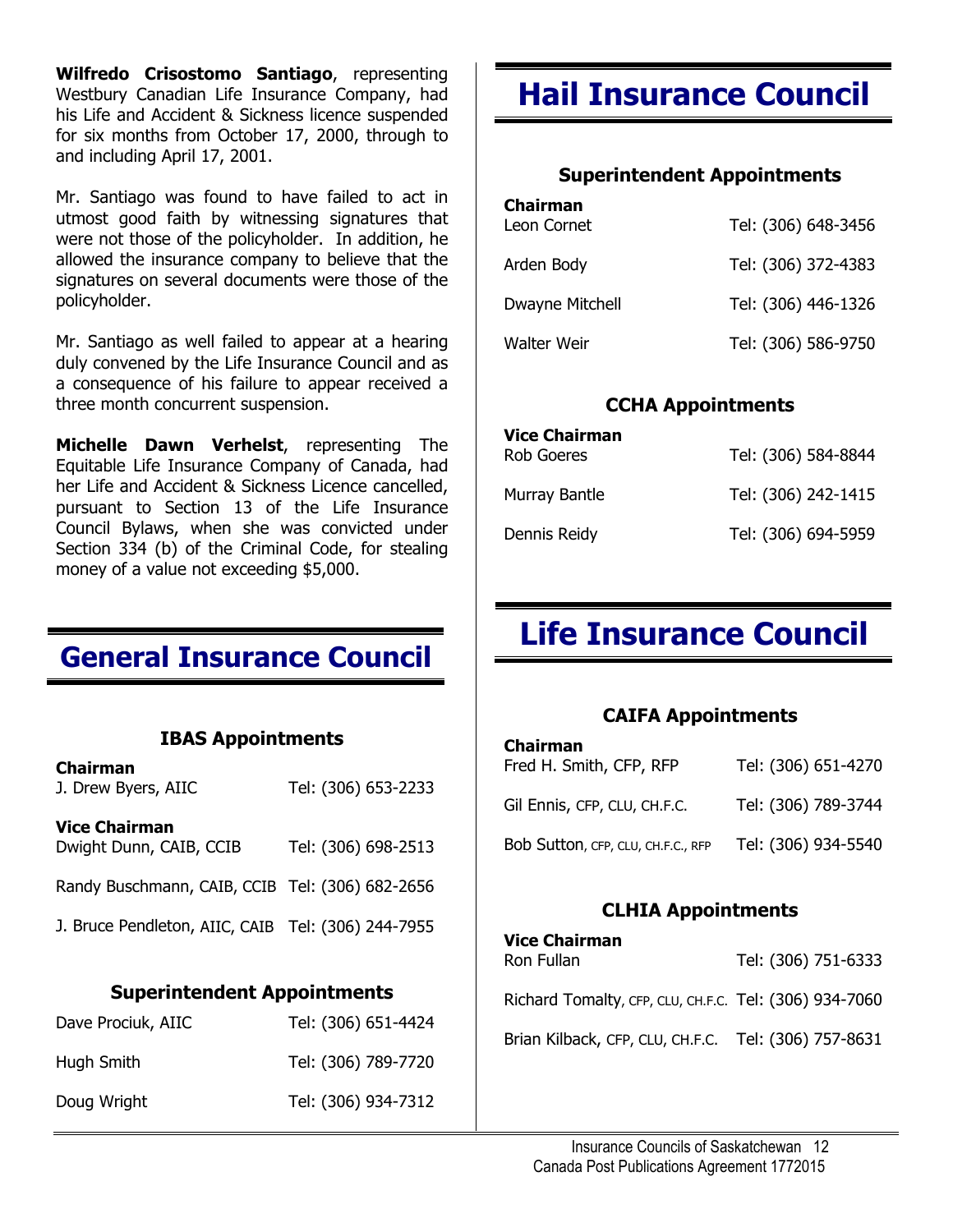### **Superintendent Appointments**

| Tracey Bakkeli | Tel: (306) 585-0974 |
|----------------|---------------------|
| Amber Bieber   | Tel: (306) 373-8257 |
| Beverly DeJong | Tel: (306) 729-4330 |



# **Staff**

| <b>Ernie Gaschler</b>                 | <b>Administrator</b><br>ernie.gaschler@ibas.sk.ca                                                      |
|---------------------------------------|--------------------------------------------------------------------------------------------------------|
| <b>Penny Barlow</b>                   | <b>Licensing Officer/</b><br><b>Compliance Assistant</b><br>penny.barlow@ibas.sk.ca                    |
| <b>Annette Graff</b>                  | <b>Administrative Assistant</b><br>annette.graff@ibas.sk.ca                                            |
| <b>Diane Lindsay</b>                  | <b>Licensing Officer</b><br>diane.lindsay@ibas.sk.ca                                                   |
| <b>Cindy Swales</b>                   | <b>Licensing Officer</b><br>cindy.swales@ibas.sk.ca                                                    |
| John Waugh                            | <b>Director of Compliance</b><br>john.waugh@ibas.sk.ca                                                 |
| <b>Complaints</b><br>Licensing<br>Fax | (306) 352-7870<br>(306) 347-0862<br>(306) 569-3018                                                     |
|                                       | <b>Insurance Councils of Saskatchewan</b><br>310 - 2631 - 28 <sup>th</sup> Avenue<br>Regina SK S4S 6X3 |

## **Insurance Brokers' Association of SK**

#### **Examinations and Study Material**

**Ingried Stroeder Exam Co-ordinator** [ingried.stroeder@ibas.sk.ca](mailto:Ingried.stroeder@ibas.sk.ca)

**Exam Scheduling (306) 525-5900 Fax (306) 569-3018**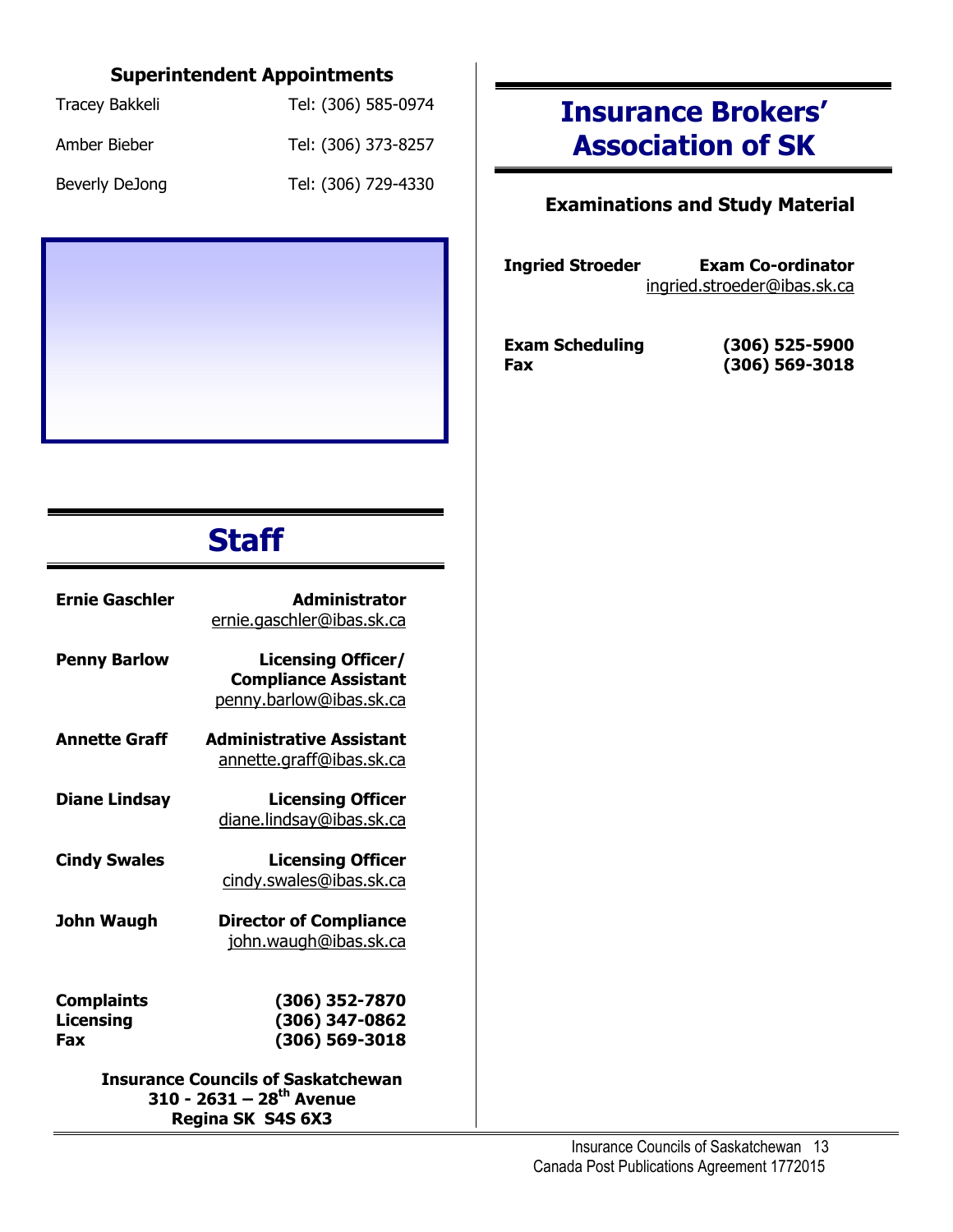

# **BYLAW AMENDMENTS As of October 31, 2000**

## **ADJUSTER'S BYLAWS**

| Section 3.                  | (1) | have been licensed as a Level One Licensee for a minimum of one year and have passed<br>(a)<br>four courses leading to the Chartered Insurance Professional (CIP) or an Associateship<br>(AIIC) in the Insurance Institute of Canada; or                  |
|-----------------------------|-----|-----------------------------------------------------------------------------------------------------------------------------------------------------------------------------------------------------------------------------------------------------------|
| Section 4.                  | (1) | establish eligibility to hold a Level Two Licence and have passed eight courses leading to<br>(a)<br>the Chartered Insurance Professional (CIP) or the Associateship (AIIC) in the Insurance<br>Institute of Canada; or                                   |
|                             |     | have held a Level Two Licence for a minimum of two years and have passed eight courses<br>(b)<br>leading to the Chartered Insurance Professional (CIP) or the Associateship (AIIC) in the<br>Insurance Institute of Canada; or                            |
| Section 5.                  | (1) | have attained the Chartered Insurance Professional (CIP) or the Associateship (AIIC) in the<br>(a)<br>Insurance Institute of Canada and completed a minimum of two years practical adjusting<br>experience in the employment of a Level Five Licensee; or |
|                             |     | (b) have attained the Chartered Insurance Professional (CIP) or the Associateship (AIIC) in the<br>Insurance Institute of Canada and have five years continuous employment as a general<br>adjuster; or                                                   |
| Level Five - Adjusting Firm |     |                                                                                                                                                                                                                                                           |
| Section 6.                  | (1) | An applicant shall have at least one Level IV licensee sponsored at all times. Failure to do so will                                                                                                                                                      |

### result in an immediate suspension of the adjusting firm's licence until proof is provided to Council that the adjusting firm has a Level IV licensee sponsored.

- (2) (a) An adjusting firm that operates branch office(s) within Saskatchewan shall designate a Level IV licensee to provide supervision for the branch office(s). A Level IV licensee that has been designated as the Level IV licence at one location can not be designated as the Level IV licensee at any other office location; and
	- (b) the branch office(s) must be staffed by on site personnel and be open during regularly scheduled business hours.
- (3) If a partnership or corporation, provide evidence that the partnership or corporation is registered with the Corporations Branch of the Government of Saskatchewan.

#### **Non-resident Licensing Requirements**

Section 7. (1) Where the applicant is applying for a non-resident licence the applicant shall be eligible for licensing after satisfying Council that an equivalent level of licence is held in another jurisdiction and the application provides a non-resident endorsement to Council.

#### **Sponsorship**

Section 7. (2) The applicant must be sponsored by a Level Five Licensee.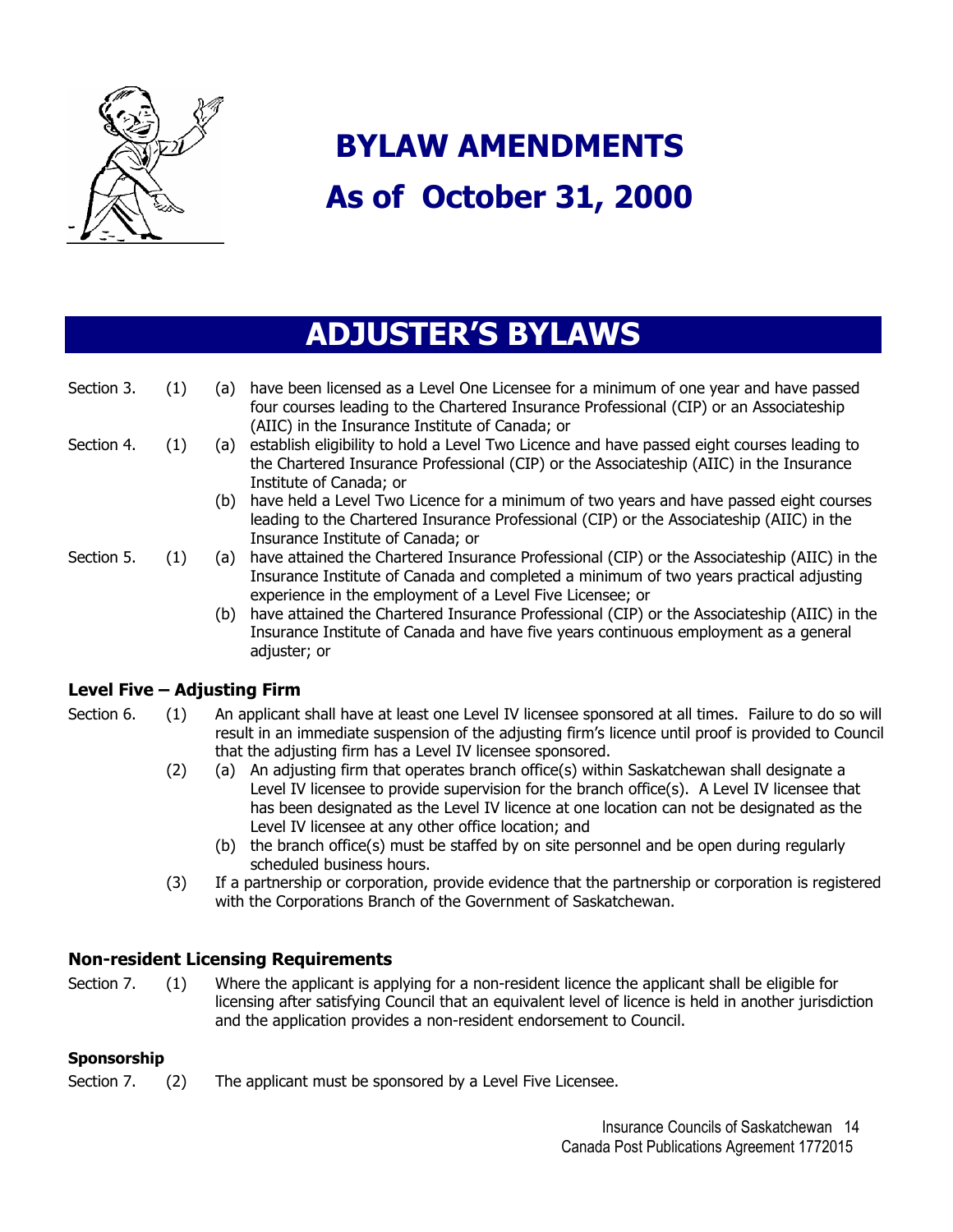# **GENERAL BYLAWS**

- Section 2. any four of the Broker Agents Program courses towards the Insurance Institute of Canada Chartered Insurance Professional (CIP) designation; or
- Section 3. (b) a Chartered Insurance Professional (CIP) or an Associate (AIIC) designation through the Insurance Institute of Canada.
- Section 4. (b) a Fellow Chartered Insurance Professional (FCIP) or a Fellowship (FIIC) designation through the Insurance Institute of Canada.
	- (c) a Chartered Insurance Professional (CIP) or an Associate (AIIC) designation through the Insurance Institute of Canada plus Course 931 (Insurance Brokerage/Agency Operations) of the Fellow Chartered Insurance Professional (FCIP) program.
- 
- Section 4.2 (1) (a) (ii) a Chartered Insurance Professional (CIP) or an Associate (AIIC) designation through the Insurance Institute of Canada; or
	- (b) (ii) a Fellow Chartered Insurance Professional (FCIP) or a Fellowship (FIIC) designation through the Insurance Institute of Canada; or
		- (iii) a Chartered Insurance Professional (CIP) or an Associate (AIIC) designation through the Insurance Institute of Canada plus Course 931 (Insurance Brokerage/Agency Operations) of the Fellow Chartered Insurance Professional (FCIP) program.

#### **Travel Only Licence**

Section 4.3 (1) Effective March 1, 2001, an applicant for a Travel Only Licence must complete the licensing requirements set out in either subsection (a) or (b) of this section:

- (a) Successfully complete the following examinations approved by Council:
	- (i) General Insurance Council Bylaws; and
	- (ii) Accident and Sickness Insurance
- **Contract Contract Or** 
	- (b) Successfully complete the following examination and course approved by Council:
		- (i) General Insurance Council Bylaws; and
		- (ii) Universal Career College Travel Course (U.C.C.) (Rev. 11/00)
	- (2) An applicant must obtain a pass mark of not less than 75% on the examinations specified in subsection (1), subparagraph (a), (i) and (ii) and subparagraph (b), (i). (Rev.  $11/00$ )
	- (3) An applicant shall be entitled to attempt the examination specified in subsection (1), subparagraph (a), (i) and (ii) and subparagraph (b), (i) three (3) times. (Rev.  $11/00$ ) Where an applicant is not successful on the third attempt they shall not be eligible to attempt the examination(s) until six (6) months from the date of the third attempt. After the mandatory six (6) month waiting period an applicant may attempt each examination once, thereafter each attempt shall be at a minimum of six (6) month intervals. (Rev. 11/00)
	- (4) An applicant who holds a subsisting licence at the time of application shall not be required to write the examination(s) referred to in  $(1)$ ,  $(a)$  or  $(b)$  of this section. (Rev. 11/00)
	- (5) Where an applicant whose licence:
		- (a) has expired and the period of time between the expiration and the application is less than thirty (30) days; or
		- (b) been suspended for a period of less than thirty (30) days;

the applicant shall not be required to write the examination(s) referred to in  $(1)$ ,  $(a)$  or  $(b)$  of this section. (Rev. 11/00)

#### **Travel Only Agency licence**

Section 7.1 (1) An applicant who proposes to use a business name other than the applicant's own personal name must provide evidence that the corporation, partnership or business name is registered with the Corporations Branch of the Government of Saskatchewan. (Rev. 11/00)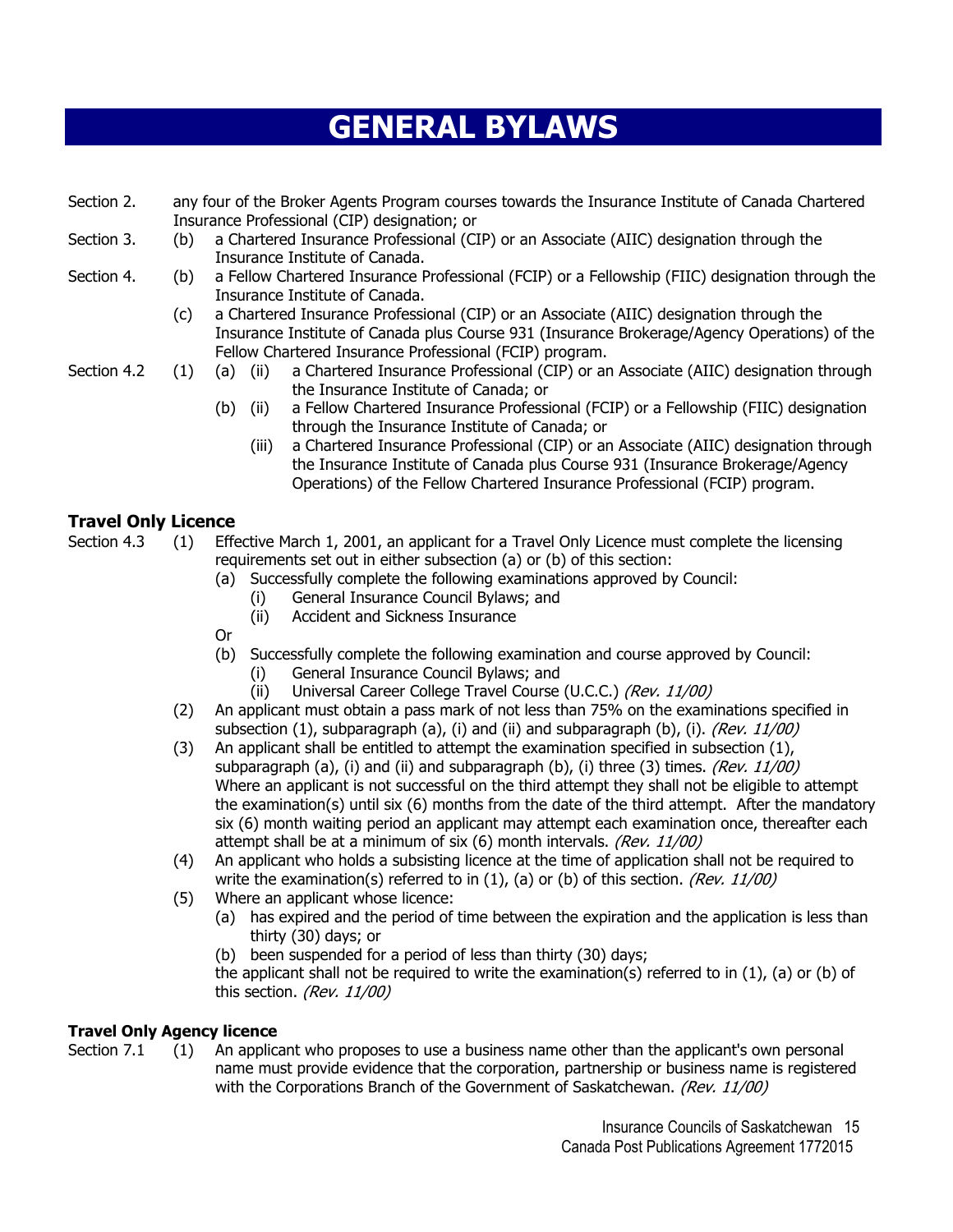- (2) An agency shall have at least one Travel Only licensee sponsored at all times. Failure to do so will result in an immediate suspension of the agency licence until proof is provided to Council that the agency has a Travel Only licensee sponsored. (Rev. 11/00)
- Section 9.1 (1) A licensed Travel Only agency or a Travel Only licensee sponsored by a direct writer shall, as a condition of licence:
	- (a) maintain and provide proof of a valid policy of Errors and Omissions Insurance that meets the following conditions:
		- (i) a minimum of \$500,000 coverage;
		- (ii) be broad enough to cover all insurance products which a licensee is licensed to sell as defined by The Saskatchewan Insurance Act; and
		- (iii) the insurer shall provide Council with notice required in paragraphs (A) and (B), by registered mail, of cancellation, non-renewal or any change whereby the policy does not meet the limits or conditions (hereinafter referred to as the action) set out in this Section.
			- (A) where the insurer takes the action, the insurer shall give thirty (30) days advance notice to Council; or
			- (B) where the insured takes the action, the insurer shall give immediate notice to Council. (Rev. 11/00)

#### Section 9.1 (2) **Exemption**

A Warranty Only licensee selling only Extended Third-Party Warranty insurance is exempt from the requirements of this Section. (Rev. 11/00)

#### **Minimum hours required**

- Section 16. (1) Licensees who do not qualify under Section 16 (2), (3) or (4) are required to attain a minimum of fifteen (15) credit hours of education each year. (Rev. 11/00)
	- (4) Travel Only licensees are required to attain a minimum of three (3) credit hours of continuing education each year. (Rev. 11/00)
- Section 16. (3) Licensees who hold one of the following recognized insurance designations are required to attain a minimum of eight (8) credit hours of education each year:
	- (f) CRM (Certificate in Risk Management) (Rev. 6/00)
	- (g) FRM (Fellow in Risk Management)
	- (h) CIP (Chartered Insurance Professional of the Insurance Institute of Canada)
	- (i) FCIP (Fellow Chartered Insurance Professional of the Insurance Institute of Canada)

#### **Classification of credit hours and carry-over provision**

(b) Excess hours are subject to a maximum carry over of eight (8) hours. (Rev. 7/99) Section 17 (1) (a) Continuing education for All Classes licensees must be directly related to knowledge relevant to giving advice about general insurance products or services, or the operation of a general insurance business. This includes programs that are structured for the specific purpose of education, but excludes activities such as programs and meetings primarily based on sales production, promotion and motivation. (Rev. 7/99,11/00)

Section 17. (1.1) (a) Continuing education for Travel Only licensees must be directly related to knowledge relevant to giving advice about travel insurance products. This includes programs that are structured for the specific purpose of education, but excludes activities such as programs and meetings primarily based on sales production, promotion and motivation. (Rev. 11/00)

(b) Travel Only licensees are not eligible to carry over continuing education credit hours. (Rev. 11/00)

#### **Terms of credit**

Section 20. (1) Course leaders, instructors or moderators are eligible to receive two hours for each hour the course has been approved, to a maximum of fifteen (15) hours. For Travel Only licensees, the maximum is three (3) hours. (Rev. 7/99, 11/00)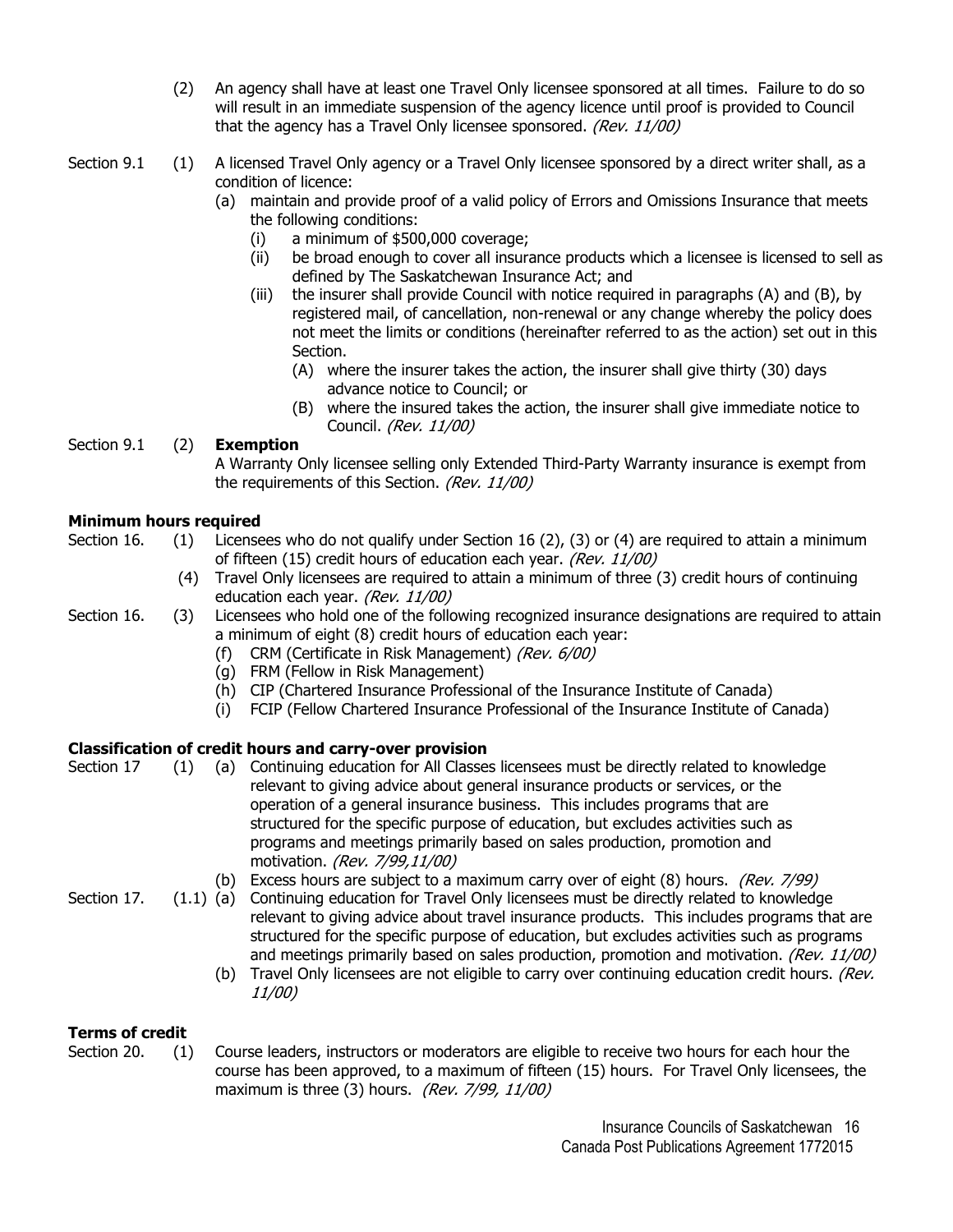(2) Assistant course leaders, instructors and moderators are eligible to receive one and a half hours for each hour the course has been approved, to a maximum of fifteen (15) hours. For Travel Only licensees, the maximum is three (3) hours. (Rev. 7/99, 11/00)

## **HAIL BYLAWS**

#### **Administration**

#### **Powers of Administrator**

Section 8 (1) Pursuant to the Insurance Council Regulations, Chapter S-26, Reg. 2, the Administrator is authorized, under the general supervision of the Hail Insurance Council, to exercise:

- (a) the power of licence granting where all of the applicable items listed in clause (c) have been complied with; and
- (b) the power of licence refusal or cancellation where at least one of the applicable items listed in clause (c) has not been complied with.
- (c) (i) required applications;
	- (ii) licence fees;
	- (iii) errors and omissions insurance or bond requirements;
	- (iv) entry level education requirements;
	- (v) continuing education standards; or
	- (vi) any other licensing requirement set out in these Bylaws. (Rev. 09/96)

#### **Application for licence**

Section 8.1 Every application for a licence shall be made to Council upon a form prescribed by Council and shall be accompanied by the fee prescribed by these Bylaws. (Rev. 09/96)

#### **Continuous licence**

- Section 8.2 (1) A licence issued before May 1, 2000, shall continue in force indefinitely unless suspended or cancelled. (Rev. 05/00)
	- (2) A licence issued on or after May 1, 2000, shall continue in force indefinitely unless suspended or cancelled. (Rev. 05/00)

#### **Annual reporting requirements**

- Section 8.3 (1) All Hail Only Licensees shall have a common annual reporting date of June  $1^{st}$ . (Rev.05/00)
	- (2) A licensee shall file an annual report in a form approved by Council. This report shall be in the form of a declaration and shall contain information as required by Council. (Rev. 05/00)
	- (3) The report shall be filed each year on or before the day and month indicated on the licence as the "annual reporting date". (Rev. 05/00)
	- (4) Licensees who fail to file their annual report on or before the annual reporting date shall be assessed, in addition to their annual fee, a late filing surcharge equal to fifty per cent of their annual fee.
	- (5) Licensees who fail to file their annual report within thirty days of their annual reporting date shall have their licence cancelled.
	- (6) A licensee who makes a false declaration in respect of the declaration referred to in Section 8.3(2) will be subject to disciplinary action for untrustworthiness to act as an agent pursuant to clause 439 (d) of The Saskatchewan Insurance Act. Penalties could include licence suspension or cancellation.

Insurance Councils of Saskatchewan 17 Canada Post Publications Agreement 1772015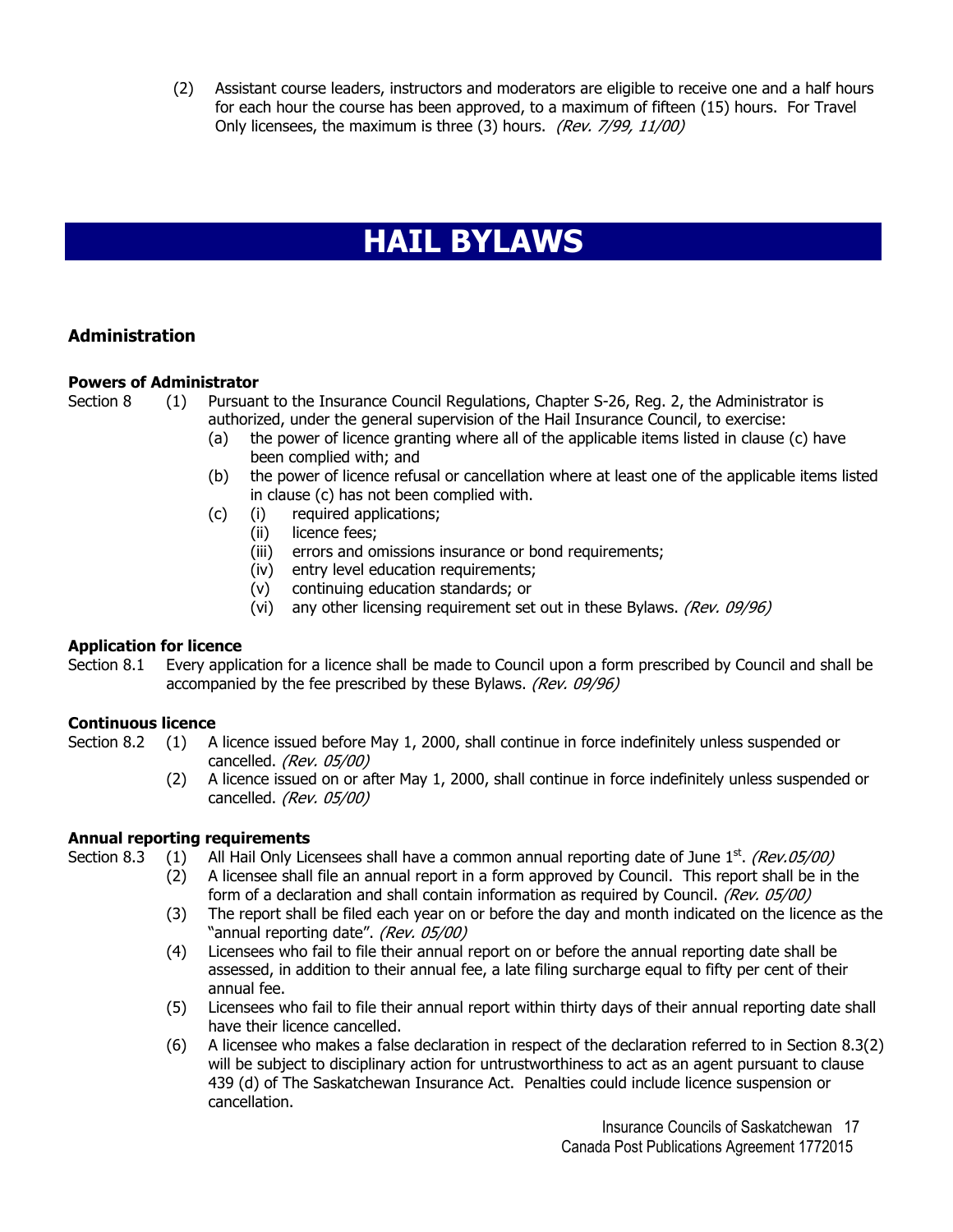#### **Annual fees**

- Section 8.4 (1) A licence shall not be issued to an applicant unless the applicant pays the applicable annual fees provided for in Section 8.4 (5). (Rev. 05/00)
	- (2) Licensees shall pay their annual fee each year on or before the day and month indicated on their licence as the "annual reporting date". (Rev. 05/00)
	- (3) Licensees who fail to pay the applicable annual fees on or before their annual reporting date shall be assessed, in addition to their annual fee, a late filing surcharge equal to fifty percent of their annual fee. (Rev. 05/00)
	- (4) Licensees who fail to pay the applicable annual fees within thirty (30) days of their annual reporting date shall have their licence cancelled. (Rev. 05/00)
	- (5) The annual fees are as follows:
		- (a) The annual fee for an agency licence for:
			- (i) Hail only \$55
		- (b) The annual fee for an individual agent or salesperson for: (i) Hail Only \$35 (Rev. 05/00)

#### **Other fees**

Section 9. (1) An administration fee of \$25 is required for:

- (a) transfer of sponsorship from one insurer to another;
- (b) issuing a duplicate licence;
- (c) reinstatement of a licence;
- (d) certificate of licence status; (Rev. 09/96)
- (e) adding or deleting a licence class to an existing licence; (Rev.  $04/98$ )
- (f) any amendment to a licence that may be required to ensure compliance with the requirements of The Saskatchewan Insurance Act or Council's bylaws. (Rev. 02/01)
- (2) An administration fee of \$25 shall accompany all requests for a non-resident endorsement.
- (3) An administration fee of up to \$50 shall be retained where an application for licence has been received but: (Rev. 04/98)
	- (a) not issued.
	- (b) denied by Council. (Rev. 04/98)
	- (c) the application is so incomplete as to require supplemental information to be provided by the applicant and where such additional information is not provided within thirty (30) days of the initial request, such application shall be deemed to be withdrawn and returned to the applicant.

#### **Refund of fees**

Section 10. No refunds of annual fees will be made once a licence has been issued. (Rev. 05/00)

#### **Reinstatement or re-issuance of a licence**

Section 11. (1) Where a licence has been suspended, all annual fees, fines or penalties owing by the licensee at the time of the suspension shall be paid before the licence will be reinstated. (Rev.  $0.05/00$ )

(2) Where a licence has been cancelled, all annual fees, fines or penalties owing by the licensee at the time of the cancellation shall be paid before a licence may be reissued. (Rev. 05/00)

#### **Notice requirements**

#### Section 11.1 (1) **Agency notification where change of ownership**

A licensee registered under The Business Names Registration Act or The Corporations Act must immediately notify Council of any change in the ownership of the firm or corporation.

#### (2) **Transfer of sponsorship**

Where a licensee changes sponsorship, Council shall notify the former sponsor that they have been relieved of responsibility with respect to sponsorship only of that licensee.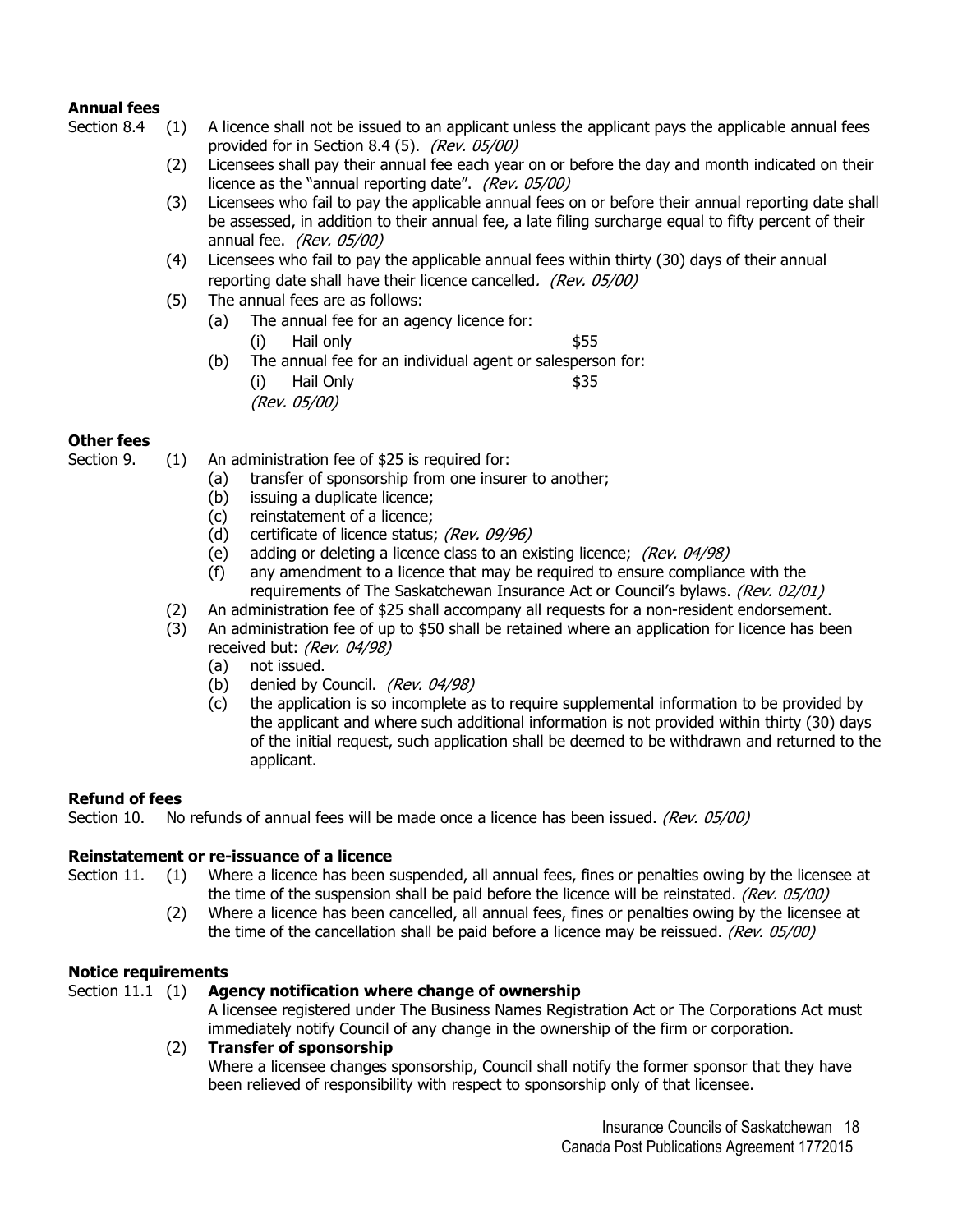#### (3) **Notification by sponsor where sponsorship is withdrawn**

A sponsor shall notify Council within five (5) days of withdrawal of sponsorship with the reason(s) in writing.

#### **Extension of time to meet requirements**

- Section 11.2 (1) An applicant or licensee who cannot meet the requirements with respect to the issuance of a licence or the annual requirements for a licence within the time period prescribed in the bylaws may apply to the Council, within that time period or within sixty days, thereafter if the Council is satisfied the application could not have reasonably been made within the prescribed period, for an extension of time within which to meet the requirements. (05/00)
	- (2) An applicant or licensee requesting an extension of time must satisfy the Council that:
		- (i) all of the requirements with respect to the licence except for the requirement with respect to which the application is sought have been complied with;
		- (ii) the requirement cannot be met within the prescribed time period due to reasons that are beyond the control of the applicant or licensee;
		- (iii) the requirement will be met within the period of time for which the extension has been requested;
		- (iv) granting the extension would not be prejudicial to the public; and
		- (v) the applicant or licensee is otherwise suitable to be licensed
	- (3) Where the Council is satisfied that it is appropriate to grant an extension of time, the Council may issue a conditional licence or impose conditions on a licence requiring that an applicant or licensee comply with the conditions within the period of the extension that has been granted. (Rev. 03/98, 05/00)

#### **Exemptions from licensing requirements**

Section 11.3 Where the Council is satisfied that:

- (a) an applicant or licensee has education, training, work experience and professional qualifications that are equivalent to all the requirements for education and licensing in the bylaws for the level of licence being applied for;
- (b) the applicant or licensee has otherwise complied with the administration, education and licensing requirements in the bylaws; and
- (c) the applicant or licensee is otherwise suitable to be licensed;

the Council may issue the appropriate licence to the applicant or licensee. (Rev.  $03/98$ )

#### **Agency suspension where no licensed agent**

Section 11.4 Where an agency ceases to have a licensed agent, such agency licence shall be immediately suspended by the Administrator.

#### **Sponsorship**

Section 11.5 Every licence application for,

- (a) A Hail Only Agents Licence; or
- (b) A Hail Only Agency Licence shall be sponsored by a Hail Insurer or an authorized Managing General Agent of a Hail Insurer.

#### **Suspension of sponsorship**

Section 11.6 Where sponsorship is withdrawn the licence shall be immediately suspended.

#### **Publication of suspension or cancellation**

Section 11.7 Council may publish in a form and at such frequency as it determines to be in the public interest, a list of all licensees whose licenses have been suspended or cancelled. (Rev. 05/00)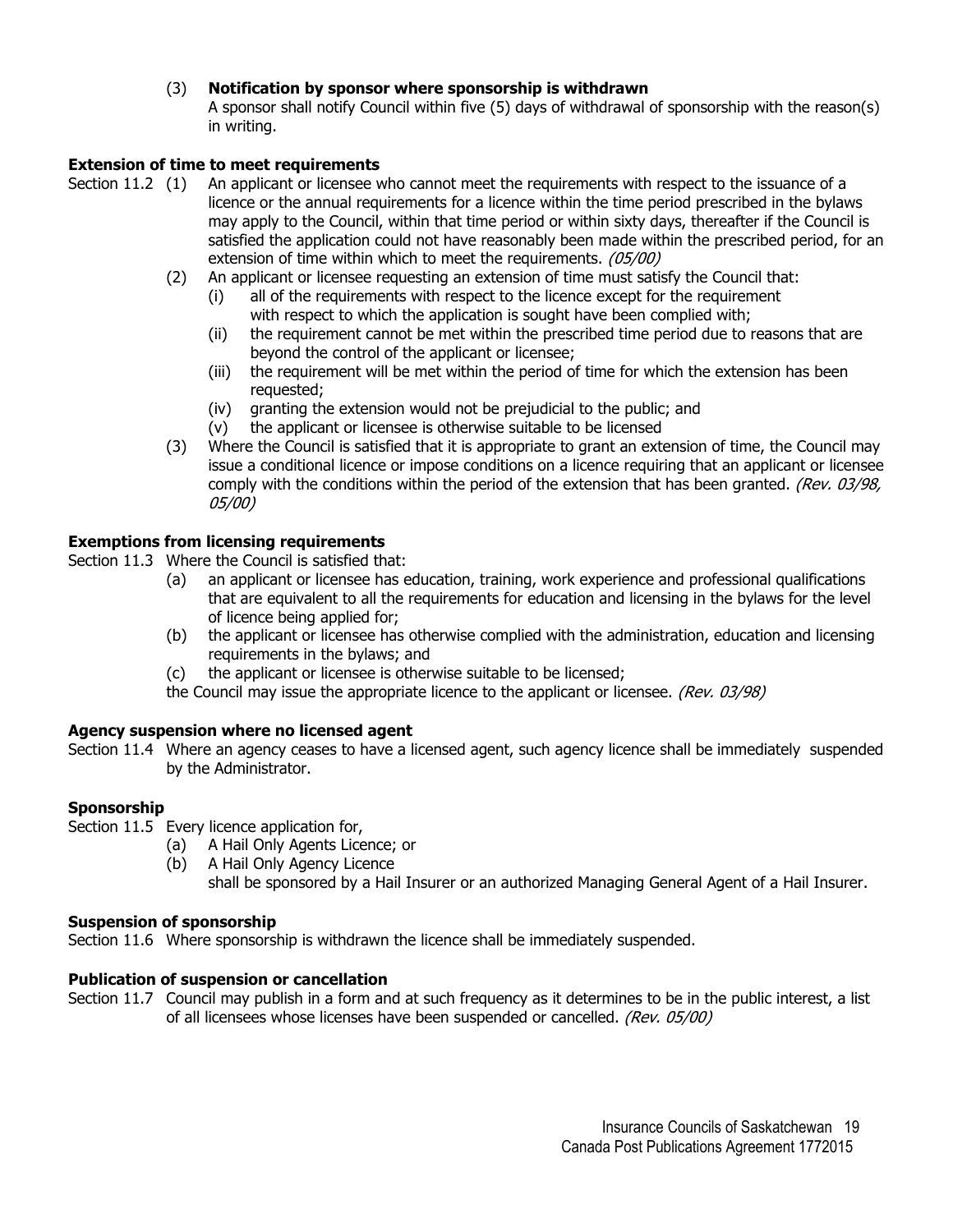## **LIFE BYLAWS**

#### **Other fees**

Section 17. (1) An administration fee of \$25 is required for: (Rev. 04/98)

- (a) transfer of sponsorship from one insurer to another.
- (b) issuing a duplicate licence.
- (c) reinstatement of a licence.
- (d) certificate of licence status.
- (e) adding or deleting a licence class to an existing licence. (Rev. 04/98, 05/00)
- (f) any amendment to a licence that may be required to ensure compliance with the requirements of The Saskatchewan Insurance Act or Council's Bylaws. (Rev. 04/98, 05/00)